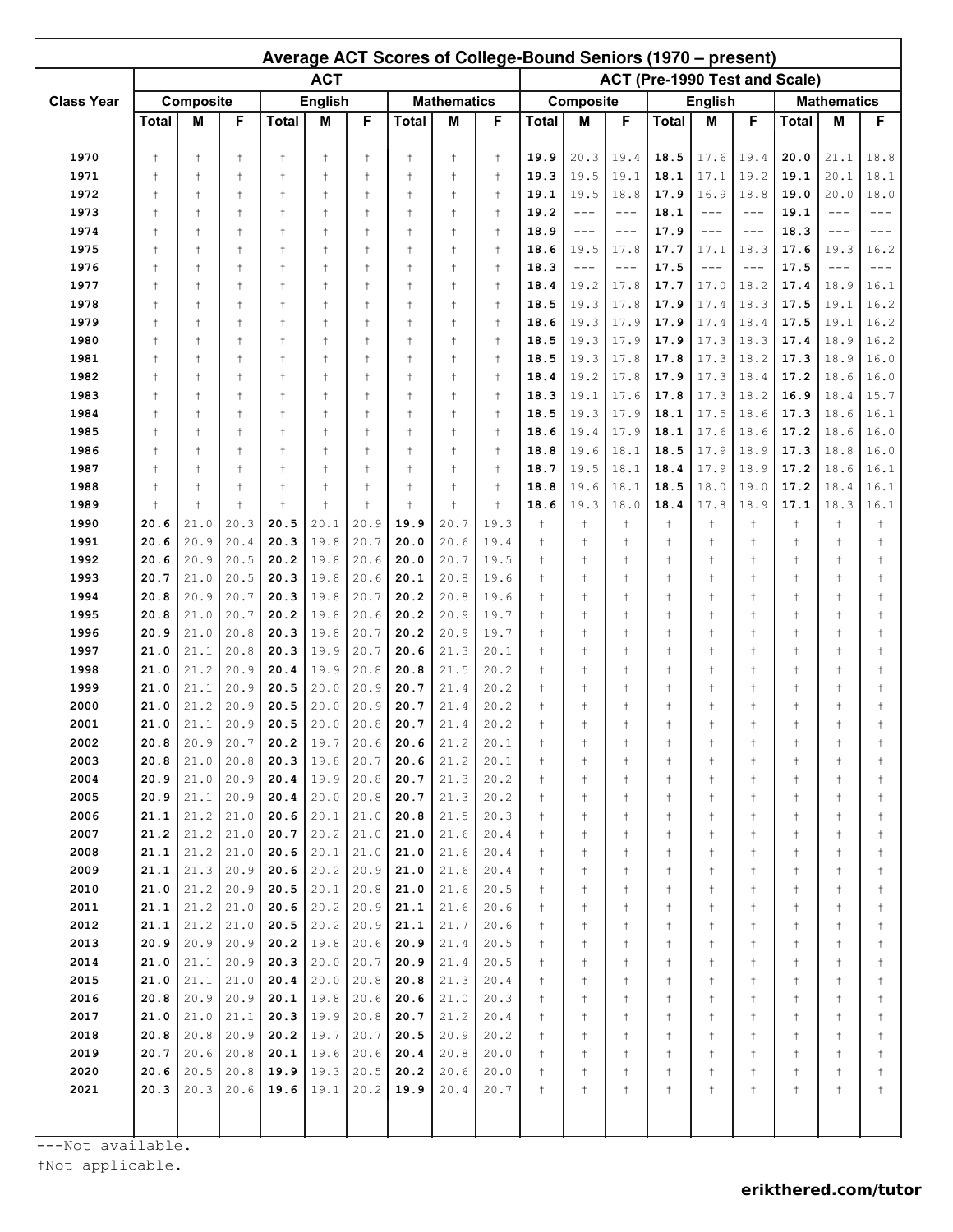| ACT (Pre-1990 Test and Scale)<br><b>ACT</b><br>Composite<br><b>Science Reasoning</b><br><b>Class Year</b><br>Composite<br><b>Social Studies</b><br><b>Reading</b><br><b>Natural Science</b><br>F<br>F<br>F<br><b>Total</b><br>M<br><b>Total</b><br>M<br><b>Total</b><br>M<br>M<br>F<br>M<br>F<br><b>Total</b><br>М<br><b>Total</b><br><b>Total</b><br>F<br>1970<br>$\ddagger$<br>$\ddagger$<br>19.9<br>20.3<br>19.4<br>19.7<br>20.3<br>19.0<br>20.8<br>21.6<br>20.0<br>$\ddagger$<br>$\ddagger$<br>$\ddagger$<br>$\ddagger$<br>$\ddagger$<br>$\ddagger$<br>$\ddagger$<br>18.8<br>1971<br>$\ddagger$<br>19.3<br>19.5<br>19.1<br>18.6<br>18.4<br>20.5<br>21.2<br>19.8<br>$\ddagger$<br>$\ddagger$<br>$\ddagger$<br>$\ddagger$<br>$\ddagger$<br>$\ddagger$<br>$\ddagger$<br>$\ddagger$<br>19.7<br>1972<br>19.5<br>18.7<br>19.1<br>18.3<br>20.6<br>21.5<br>$\ddagger$<br>$\ddagger$<br>$\ddagger$<br>$\ddagger$<br>$\ddagger$<br>$\ddagger$<br>$\ddagger$<br>$\ddagger$<br>$\ddagger$<br>19.1<br>18.8<br>1973<br>$\ddagger$<br>19.2<br>18.3<br>$\ddagger$<br>$\ddagger$<br>$\ddagger$<br>$\ddagger$<br>$\ddagger$<br>$\ddagger$<br>$\ddagger$<br>$\ddagger$<br>$---$<br>$---$<br>20.8<br>$---$<br>$---$<br>$- - -$<br>$- - -$<br>1974<br>18.1<br>$\ddagger$<br>$\ddagger$<br>$\ddagger$<br>$\ddagger$<br>$\ddagger$<br>$\ddagger$<br>$\ddagger$<br>$\ddagger$<br>$\ddagger$<br>18.9<br>20.8<br>$---$<br>$\qquad \qquad - -$<br>$---$<br>$---$<br>$- - -$<br>$---$<br>1975<br>19.5<br>17.4<br>18.7<br>16.4<br>21.1<br>22.4<br>20.0<br>$\ddagger$<br>$\ddagger$<br>$\ddagger$<br>$\ddagger$<br>$\ddagger$<br>$\ddagger$<br>$\ddagger$<br>$\ddagger$<br>$\ddagger$<br>18.6<br>17.8<br>1976<br>18.3<br>17.0<br>20.8<br>$\ddagger$<br>$\ddagger$<br>$\ddagger$<br>$\ddagger$<br>$\ddagger$<br>$\ddagger$<br>$\ddagger$<br>$\ddagger$<br>$\ddagger$<br>$---$<br>$---$<br>$---$<br>$---$<br>$\qquad \qquad - -$<br>$\qquad \qquad - -$<br>1977<br>19.2<br>17.3<br>18.2<br>16.5<br>20.9<br>22.3<br>19.6<br>$\ddagger$<br>$\ddagger$<br>$\ddagger$<br>$\ddagger$<br>$\ddagger$<br>$\ddagger$<br>$\ddagger$<br>$\ddagger$<br>$\ddagger$<br>18.4<br>17.8<br>1978<br>$\ddagger$<br>19.3<br>17.8<br>17.1<br>18.0<br>16.4<br>20.9<br>22.3<br>19.8<br>$\ddagger$<br>$\ddagger$<br>$\ddagger$<br>$\ddagger$<br>$\ddagger$<br>$\ddagger$<br>$\ddagger$<br>$\ddagger$<br>18.5<br>20.2<br>1979<br>19.3<br>17.9<br>17.2<br>18.1<br>16.4<br>21.1<br>22.3<br>$\ddagger$<br>$\ddagger$<br>$\ddagger$<br>$\ddagger$<br>$\ddagger$<br>$\ddagger$<br>$\ddagger$<br>$\ddagger$<br>$\ddagger$<br>18.6<br>1980<br>19.3<br>17.9<br>17.2<br>18.2<br>16.4<br>21.1<br>22.4<br>20.0<br>$\ddagger$<br>$\ddagger$<br>$\ddagger$<br>$\ddagger$<br>$\ddagger$<br>$\ddagger$<br>$\ddagger$<br>$\ddagger$<br>18.5<br>$\ddagger$<br>1981<br>19.3<br>17.8<br>17.2<br>18.3<br>16.4<br>21.0<br>22.3<br>20.0<br>$\ddagger$<br>$\ddagger$<br>$\ddagger$<br>$\ddagger$<br>$\ddagger$<br>$\ddagger$<br>$\ddagger$<br>$\ddagger$<br>$\ddagger$<br>18.5<br>19.7<br>1982<br>$\ddagger$<br>19.2<br>17.8<br>17.3<br>18.1<br>16.6<br>20.8<br>22.2<br>$\ddagger$<br>$\ddagger$<br>$\ddagger$<br>$\ddagger$<br>$\ddagger$<br>$\ddagger$<br>$\ddagger$<br>$\ddagger$<br>18.4<br>1983<br>19.1<br>17.6<br>17.1<br>18.0<br>16.4<br>20.9<br>22.4<br>19.6<br>$\ddagger$<br>$\ddagger$<br>$\ddagger$<br>$\ddagger$<br>$\ddagger$<br>$\ddagger$<br>$\ddagger$<br>$\ddagger$<br>$\ddagger$<br>18.3<br>1984<br>19.3<br>17.9<br>17.3<br>18.1<br>16.5<br>21.0<br>22.4<br>19.9<br>$\ddagger$<br>$\ddagger$<br>$\ddagger$<br>$\ddagger$<br>$\ddagger$<br>$\ddagger$<br>$\ddagger$<br>$\ddagger$<br>$\ddagger$<br>18.5<br>1985<br>19.4<br>17.9<br>17.4<br>18.3<br>16.6<br>21.2<br>22.6<br>20.0<br>$\ddagger$<br>$\ddagger$<br>$\ddagger$<br>$\ddagger$<br>$\ddagger$<br>$\ddagger$<br>$\ddagger$<br>$\ddagger$<br>18.6<br>$\ddagger$<br>20.2<br>1986<br>$\ddagger$<br>19.6<br>18.1<br>17.6<br>18.6<br>16.9<br>21.4<br>22.7<br>$\ddagger$<br>$\ddagger$<br>$\ddagger$<br>$\ddagger$<br>$\ddagger$<br>$\ddagger$<br>$\ddagger$<br>$\ddagger$<br>18.8<br>1987<br>$\ddagger$<br>18.7<br>19.5<br>18.1<br>17.5<br>18.4<br>16.7<br>21.4<br>22.8<br>20.1<br>$\ddagger$<br>$\ddagger$<br>$\ddagger$<br>$\ddagger$<br>$\ddagger$<br>$\ddagger$<br>$\ddagger$<br>$\ddagger$<br>20.2<br>1988<br>$\ddagger$<br>19.6<br>18.1<br>17.4<br>18.4<br>16.6<br>21.4<br>22.8<br>$\ddagger$<br>$\ddagger$<br>$\ddagger$<br>$\ddagger$<br>$\ddagger$<br>$\ddagger$<br>$\ddagger$<br>$\ddagger$<br>18.8<br>1989<br>$\ddagger$<br>19.3<br>18.0<br>17.2<br>18.1<br>16.4<br>21.2<br>22.6<br>20.0<br>$\ddagger$<br>$\ddagger$<br>$\ddagger$<br>$\ddagger$<br>$\ddagger$<br>$\ddagger$<br>$\ddagger$<br>$\ddagger$<br>18.6<br>1990<br>20.6<br>21.0<br>20.3<br>$\ddagger$<br>$\ddagger$<br>$\ddagger$<br>$\ddagger$<br>$\ddagger$<br>$\ddagger$<br>$\ddagger$<br>$\ddagger$<br>$- - -$<br>$---$<br>$---$<br>$---$<br>$- - -$<br>$\frac{1}{2}$<br>1991<br>20.6<br>20.9<br>20.4<br>21.2<br>21.3<br>21.1<br>20.7<br>21.3<br>20.1<br>$\ddagger$<br>$\ddagger$<br>$\ddagger$<br>$\ddagger$<br>$\ddagger$<br>$\ddagger$<br>$\ddagger$<br>$\ddagger$<br>1992<br>20.9<br>20.5<br>21.1<br>21.1<br>20.7<br>21.4<br>20.1<br>20.6<br>21.1<br>$\ddagger$<br>$\ddagger$<br>$\ddagger$<br>$\ddagger$<br>$\ddagger$<br>$\ddagger$<br>$\ddagger$<br>$\ddagger$<br>1993<br>21.0<br>20.5<br>21.2<br>21.2<br>21.2<br>20.8<br>21.5<br>20.3<br>20.7<br>$\ddagger$<br>$\ddagger$<br>$\ddagger$<br>$\ddagger$<br>$\ddagger$<br>$\ddagger$<br>$\ddagger$<br>$\ddagger$<br>1994<br>20.9<br>20.7<br>21.2<br>21.1<br>21.4<br>20.9<br>21.6<br>20.4<br>20.8<br>$\ddagger$<br>$\ddagger$<br>$\ddagger$<br>$\ddagger$<br>$\ddagger$<br>$\ddagger$<br>$\ddagger$<br>$\ddagger$<br>1995<br>21.0<br>20.7<br>21.3<br>21.1<br>21.4<br>21.6<br>20.5<br>20.8<br>21.0<br>$\ddagger$<br>$\ddagger$<br>$\ddagger$<br>$\ddagger$<br>$\ddagger$<br>$\ddagger$<br>$\ddagger$<br>1996<br>21.0<br>20.8<br>21.3<br>21.0<br>21.6<br>21.1<br>21.7<br>20.5<br>20.9<br>$\ddagger$<br>$\ddagger$<br>$\ddagger$<br>$\ddagger$<br>$\ddagger$<br>$\ddagger$<br>$\ddagger$<br>1997<br>21.1<br>20.8<br>21.3<br>21.2<br>21.5<br>21.1<br>21.0<br>21.7<br>20.6<br>$\ddagger$<br>$\ddagger$<br>$\ddagger$<br>$\ddagger$<br>$\ddagger$<br>$\ddagger$<br>$\ddagger$<br>$\ddagger$<br>1998<br>21.2<br>20.9<br>21.1<br>21.6<br>21.1<br>21.0<br>21.4<br>21.8<br>20.6<br>$\ddagger$<br>$\ddagger$<br>$\ddagger$<br>$\ddagger$<br>$\ddagger$<br>$\ddagger$<br>$\ddagger$<br>$\ddagger$<br>1999<br>20.9<br>21.6<br>21.0<br>21.1<br>21.4<br>21.1<br>21.0<br>21.5<br>20.6<br>$\ddagger$<br>$\ddagger$<br>$\ddagger$<br>$\ddagger$<br>$\ddagger$<br>$\ddagger$<br>2000<br>21.2<br>20.9<br>21.5<br>21.0<br>21.4<br>21.2<br>21.0<br>21.6<br>20.6<br>$\ddagger$<br>$\ddagger$<br>$\ddagger$<br>$\ddagger$<br>$\ddagger$<br>$\ddagger$<br>2001<br>21.0<br>21.1<br>20.9<br>21.3<br>21.1<br>21.5<br>21.0<br>21.6<br>20.6<br>$^\dagger$<br>$\ddagger$<br>$^\dagger$<br>$^\dagger$<br>$^\dagger$<br>$^{+}$<br>Ť<br>Ť<br>2002<br>20.8<br>20.9<br>20.7<br>21.1<br>21.3<br>20.4<br>$^\mathrm{+}$<br>20.9<br>20.8<br>21.3<br>$^\dagger$<br>$\ddagger$<br>$^\dagger$<br>$\ddagger$<br>$^\dagger$<br>$^\dagger$<br>$^\dagger$<br>2003<br>20.8<br>21.0<br>20.8<br>21.2<br>21.0<br>21.4<br>20.8<br>21.3<br>20.4<br>$^\dagger$<br>$\ddagger$<br>$^\dagger$<br>$^\dagger$<br>$^\dagger$<br>$\ddagger$<br>$\ddagger$<br>$\ddagger$<br>$^{\dagger}$<br>2004<br>20.9<br>21.0<br>20.9<br>21.5<br>20.9<br>21.3<br>$^\mathrm{+}$<br>21.3<br>21.1<br>20.5<br>$^\dagger$<br>$^\dagger$<br>$\ddagger$<br>$^\dagger$<br>$\ddagger$<br>$\ddagger$<br>$\ddagger$<br>$^{\dagger}$<br>2005<br>20.9<br>21.1<br>20.9<br>21.5<br>$^\mathrm{+}$<br>21.3<br>21.0<br>20.9<br>21.4<br>20.5<br>$^\dagger$<br>$^\dagger$<br>$\ddagger$<br>$^\dagger$<br>$\ddagger$<br>$\ddagger$<br>$\ddagger$<br>$^+$<br>2006<br>21.2<br>21.0<br>20.9<br>$^\mathrm{+}$<br>21.1<br>21.4<br>21.1<br>21.6<br>21.4<br>20.5<br>$^\dagger$<br>$^\dagger$<br>$\ddagger$<br>$^\dagger$<br>$\ddagger$<br>$\ddagger$<br>$\ddagger$<br>$^+$<br>2007<br>21.2<br>21.2<br>21.0<br>21.5<br>21.2<br>$^\mathrm{+}$<br>21.6<br>21.0<br>21.4<br>20.5<br>$^\dagger$<br>$^\dagger$<br>$\ddagger$<br>$^\dagger$<br>$\ddagger$<br>$\ddagger$<br>$\ddagger$<br>$^+$<br>2008<br>21.2<br>21.0<br>21.5<br>20.8<br>$^\mathrm{+}$<br>21.1<br>21.4<br>21.2<br>21.3<br>20.4<br>$^\dagger$<br>$^\dagger$<br>$\ddagger$<br>$^\dagger$<br>$\ddagger$<br>$\ddagger$<br>$\ddagger$<br>$\ddagger$<br>2009<br>21.3<br>20.9<br>$^\mathrm{+}$<br>21.1<br>21.4<br>21.3<br>21.4<br>20.9<br>21.4<br>20.4<br>$^\dagger$<br>$^\dagger$<br>$\ddagger$<br>$^\dagger$<br>$\ddagger$<br>$\ddagger$<br>$\ddagger$<br>$\ddagger$<br>2010<br>21.0<br>21.2<br>20.9<br>21.3<br>$^\mathrm{+}$<br>21.1<br>21.4<br>20.9<br>21.4<br>20.5<br>$^\dagger$<br>$^\dagger$<br>$\ddagger$<br>$^\dagger$<br>$\ddagger$<br>$\ddagger$<br>$\ddagger$<br>$^+$<br>2011<br>21.2<br>21.0<br>21.4<br>$^\mathrm{+}$<br>21.1<br>21.3<br>21.1<br>20.9<br>21.4<br>20.5<br>$^\dagger$<br>$^\dagger$<br>$\ddagger$<br>$^\dagger$<br>$\ddagger$<br>$\ddagger$<br>$\ddagger$<br>$^{\dagger}$<br>2012<br>21.2<br>21.0<br>$^\mathrm{+}$<br>21.1<br>21.3<br>21.2<br>21.4<br>20.9<br>21.4<br>20.5<br>$^\dagger$<br>$^\dagger$<br>$\ddagger$<br>$^\dagger$<br>$\ddagger$<br>$\ddagger$<br>$\ddagger$<br>$\ddagger$<br>2013<br>20.9<br>20.9<br>20.9<br>20.9<br>21.2<br>$^\mathrm{+}$<br>21.1<br>21.4<br>20.7<br>20.4<br>$^\dagger$<br>$^\dagger$<br>$\ddagger$<br>$^\dagger$<br>$\ddagger$<br>$\ddagger$<br>$\ddagger$<br>$\ddagger$<br>2014<br>21.1<br>20.9<br>21.3<br>21.5<br>21.2<br>$^\mathrm{+}$<br>21.0<br>21.1<br>20.8<br>20.5<br>$^\dagger$<br>$^\dagger$<br>$\ddagger$<br>$^\dagger$<br>$\ddagger$<br>$\ddagger$<br>$\ddagger$<br>$\ddagger$<br>2015<br>21.0<br>21.1<br>21.0<br>21.3<br>$^\mathrm{+}$<br>21.4<br>21.2<br>21.6<br>20.9<br>20.6<br>$^\dagger$<br>$^\dagger$<br>$\ddagger$<br>$^\dagger$<br>$\ddagger$<br>$\ddagger$<br>$\ddagger$<br>$^+$<br>2016<br>20.8<br>20.9<br>20.9<br>21.3<br>$^\mathrm{+}$<br>21.0<br>21.6<br>20.8<br>21.1<br>20.6<br>$^\dagger$<br>$^\dagger$<br>$\ddagger$<br>$^\dagger$<br>$\ddagger$<br>$\ddagger$<br>$\ddagger$<br>$^+$<br>2017<br>21.1<br>21.2<br>$^\mathrm{+}$<br>21.0<br>21.0<br>21.4<br>21.8<br>21.0<br>21.3<br>20.8<br>$^\dagger$<br>$\ddagger$<br>$^\dagger$<br>$\ddagger$<br>$^\dagger$<br>$\ddagger$<br>$\ddagger$<br>$\ddagger$<br>2018<br>20.8<br>20.8<br>20.9<br>21.3<br>20.7<br>20.9<br>$^\mathrm{+}$<br>21.0<br>21.7<br>20.6<br>$^\dagger$<br>$^\dagger$<br>$\ddagger$<br>$^\dagger$<br>$\ddagger$<br>$\ddagger$<br>$\ddagger$<br>$^+$<br>2019<br>20.7<br>20.6<br>20.8<br>21.2<br>20.7<br>$^\mathrm{+}$<br>21.7<br>20.6<br>20.8<br>20.5<br>$^\dagger$<br>$^\dagger$<br>$\ddagger$<br>$^\dagger$<br>$^\dagger$<br>$\ddagger$<br>$\ddagger$<br>$^{\dagger}$<br>2020<br>20.6<br>20.5<br>20.8<br>21.2<br>20.8<br>20.6<br>20.5<br>$^\mathrm{+}$<br>21.6<br>20.7<br>$^\dagger$<br>$\ddagger$<br>$\ddagger$<br>$^\dagger$<br>$^\dagger$<br>$\ddagger$<br>$\ddagger$<br>$^{\dagger}$<br>2021<br>20.3<br>20.6<br>20.9<br>20.6<br>21.5<br>$^\mathrm{+}$<br>20.3<br>20.4<br>20.6<br>20.4<br>$^\dagger$<br>$^\dagger$<br>$^{+}$<br>$^\dagger$<br>$^\dagger$<br>$\ddagger$<br>$^\dagger$<br>$^+$ | Average ACT Scores of College-Bound Seniors (1970 – present) |  |  |  |  |  |  |  |  |  |  |  |  |  |  |  |  |  |  |  |
|--------------------------------------------------------------------------------------------------------------------------------------------------------------------------------------------------------------------------------------------------------------------------------------------------------------------------------------------------------------------------------------------------------------------------------------------------------------------------------------------------------------------------------------------------------------------------------------------------------------------------------------------------------------------------------------------------------------------------------------------------------------------------------------------------------------------------------------------------------------------------------------------------------------------------------------------------------------------------------------------------------------------------------------------------------------------------------------------------------------------------------------------------------------------------------------------------------------------------------------------------------------------------------------------------------------------------------------------------------------------------------------------------------------------------------------------------------------------------------------------------------------------------------------------------------------------------------------------------------------------------------------------------------------------------------------------------------------------------------------------------------------------------------------------------------------------------------------------------------------------------------------------------------------------------------------------------------------------------------------------------------------------------------------------------------------------------------------------------------------------------------------------------------------------------------------------------------------------------------------------------------------------------------------------------------------------------------------------------------------------------------------------------------------------------------------------------------------------------------------------------------------------------------------------------------------------------------------------------------------------------------------------------------------------------------------------------------------------------------------------------------------------------------------------------------------------------------------------------------------------------------------------------------------------------------------------------------------------------------------------------------------------------------------------------------------------------------------------------------------------------------------------------------------------------------------------------------------------------------------------------------------------------------------------------------------------------------------------------------------------------------------------------------------------------------------------------------------------------------------------------------------------------------------------------------------------------------------------------------------------------------------------------------------------------------------------------------------------------------------------------------------------------------------------------------------------------------------------------------------------------------------------------------------------------------------------------------------------------------------------------------------------------------------------------------------------------------------------------------------------------------------------------------------------------------------------------------------------------------------------------------------------------------------------------------------------------------------------------------------------------------------------------------------------------------------------------------------------------------------------------------------------------------------------------------------------------------------------------------------------------------------------------------------------------------------------------------------------------------------------------------------------------------------------------------------------------------------------------------------------------------------------------------------------------------------------------------------------------------------------------------------------------------------------------------------------------------------------------------------------------------------------------------------------------------------------------------------------------------------------------------------------------------------------------------------------------------------------------------------------------------------------------------------------------------------------------------------------------------------------------------------------------------------------------------------------------------------------------------------------------------------------------------------------------------------------------------------------------------------------------------------------------------------------------------------------------------------------------------------------------------------------------------------------------------------------------------------------------------------------------------------------------------------------------------------------------------------------------------------------------------------------------------------------------------------------------------------------------------------------------------------------------------------------------------------------------------------------------------------------------------------------------------------------------------------------------------------------------------------------------------------------------------------------------------------------------------------------------------------------------------------------------------------------------------------------------------------------------------------------------------------------------------------------------------------------------------------------------------------------------------------------------------------------------------------------------------------------------------------------------------------------------------------------------------------------------------------------------------------------------------------------------------------------------------------------------------------------------------------------------------------------------------------------------------------------------------------------------------------------------------------------------------------------------------------------------------------------------------------------------------------------------------------------------------------------------------------------------------------------------------------------------------------------------------------------------------------------------------------------------------------------------------------------------------------------------------------------------------------------------------------------------------------------------------------------------------------------------------------------------------------------------------------------------------------------------------------------------------------------------------------------------------------------------------------------------------------------------------------------------------------------------------------------------------------------------------------------------------------------------------------------------------------------------------------------------------------------------------------------------------------------------------------------------------------------------------------------------------------------------------------------------------------------------------------------------------------------------------------------------------------------------------------------------------------------------------------------------------------------------------------------------------------------------------------------------------------------------------------------------------------------------------------------------------------------------------------------------------------------------------------------------------------------------------------------------------------------------------------------------------------------------------------------------------------------------------------------------------------------------------------------------------------------------------------------------------------------------------------------------------------------------------------------------------------------------------------------------------------------------------------------------------------------------------------------------------------------------------------------------------------------------------------------------------------------------------------------------------------------------------------------------------------------------------------------------------------------------------------------------------------------------------------------------------------------------------------------------------------------------------------------------------------------------------------------------------------------------------------------------------------------------------------------------------------------------------------------------------------------------------------------------------------------------------------------------------------------------------------------------------------------------------------------------------------------------------------------------------------------------------------------------------------------------------------------------------------------------------------------------------------------------------------------------------------------------------------------------------------------------------------------------------------------------------------------------------------------------------------------------------------------------------------------------------------------------------------------------------------------------------------------------------------------------------------------------------------------------------------------------------------------------------------------------------------------|--------------------------------------------------------------|--|--|--|--|--|--|--|--|--|--|--|--|--|--|--|--|--|--|--|
|                                                                                                                                                                                                                                                                                                                                                                                                                                                                                                                                                                                                                                                                                                                                                                                                                                                                                                                                                                                                                                                                                                                                                                                                                                                                                                                                                                                                                                                                                                                                                                                                                                                                                                                                                                                                                                                                                                                                                                                                                                                                                                                                                                                                                                                                                                                                                                                                                                                                                                                                                                                                                                                                                                                                                                                                                                                                                                                                                                                                                                                                                                                                                                                                                                                                                                                                                                                                                                                                                                                                                                                                                                                                                                                                                                                                                                                                                                                                                                                                                                                                                                                                                                                                                                                                                                                                                                                                                                                                                                                                                                                                                                                                                                                                                                                                                                                                                                                                                                                                                                                                                                                                                                                                                                                                                                                                                                                                                                                                                                                                                                                                                                                                                                                                                                                                                                                                                                                                                                                                                                                                                                                                                                                                                                                                                                                                                                                                                                                                                                                                                                                                                                                                                                                                                                                                                                                                                                                                                                                                                                                                                                                                                                                                                                                                                                                                                                                                                                                                                                                                                                                                                                                                                                                                                                                                                                                                                                                                                                                                                                                                                                                                                                                                                                                                                                                                                                                                                                                                                                                                                                                                                                                                                                                                                                                                                                                                                                                                                                                                                                                                                                                                                                                                                                                                                                                                                                                                                                                                                                                                                                                                                                                                                                                                                                                                                                                                                                                                                                                                                                                                                                                                                                                                                                                                                                                                                                                                                                                                                                                                                                                                                                                                                                                                                                                                                                                                                                                                                                                                                                                                                                                                                                                                                                                                                                                    |                                                              |  |  |  |  |  |  |  |  |  |  |  |  |  |  |  |  |  |  |  |
|                                                                                                                                                                                                                                                                                                                                                                                                                                                                                                                                                                                                                                                                                                                                                                                                                                                                                                                                                                                                                                                                                                                                                                                                                                                                                                                                                                                                                                                                                                                                                                                                                                                                                                                                                                                                                                                                                                                                                                                                                                                                                                                                                                                                                                                                                                                                                                                                                                                                                                                                                                                                                                                                                                                                                                                                                                                                                                                                                                                                                                                                                                                                                                                                                                                                                                                                                                                                                                                                                                                                                                                                                                                                                                                                                                                                                                                                                                                                                                                                                                                                                                                                                                                                                                                                                                                                                                                                                                                                                                                                                                                                                                                                                                                                                                                                                                                                                                                                                                                                                                                                                                                                                                                                                                                                                                                                                                                                                                                                                                                                                                                                                                                                                                                                                                                                                                                                                                                                                                                                                                                                                                                                                                                                                                                                                                                                                                                                                                                                                                                                                                                                                                                                                                                                                                                                                                                                                                                                                                                                                                                                                                                                                                                                                                                                                                                                                                                                                                                                                                                                                                                                                                                                                                                                                                                                                                                                                                                                                                                                                                                                                                                                                                                                                                                                                                                                                                                                                                                                                                                                                                                                                                                                                                                                                                                                                                                                                                                                                                                                                                                                                                                                                                                                                                                                                                                                                                                                                                                                                                                                                                                                                                                                                                                                                                                                                                                                                                                                                                                                                                                                                                                                                                                                                                                                                                                                                                                                                                                                                                                                                                                                                                                                                                                                                                                                                                                                                                                                                                                                                                                                                                                                                                                                                                                                                                                    |                                                              |  |  |  |  |  |  |  |  |  |  |  |  |  |  |  |  |  |  |  |
|                                                                                                                                                                                                                                                                                                                                                                                                                                                                                                                                                                                                                                                                                                                                                                                                                                                                                                                                                                                                                                                                                                                                                                                                                                                                                                                                                                                                                                                                                                                                                                                                                                                                                                                                                                                                                                                                                                                                                                                                                                                                                                                                                                                                                                                                                                                                                                                                                                                                                                                                                                                                                                                                                                                                                                                                                                                                                                                                                                                                                                                                                                                                                                                                                                                                                                                                                                                                                                                                                                                                                                                                                                                                                                                                                                                                                                                                                                                                                                                                                                                                                                                                                                                                                                                                                                                                                                                                                                                                                                                                                                                                                                                                                                                                                                                                                                                                                                                                                                                                                                                                                                                                                                                                                                                                                                                                                                                                                                                                                                                                                                                                                                                                                                                                                                                                                                                                                                                                                                                                                                                                                                                                                                                                                                                                                                                                                                                                                                                                                                                                                                                                                                                                                                                                                                                                                                                                                                                                                                                                                                                                                                                                                                                                                                                                                                                                                                                                                                                                                                                                                                                                                                                                                                                                                                                                                                                                                                                                                                                                                                                                                                                                                                                                                                                                                                                                                                                                                                                                                                                                                                                                                                                                                                                                                                                                                                                                                                                                                                                                                                                                                                                                                                                                                                                                                                                                                                                                                                                                                                                                                                                                                                                                                                                                                                                                                                                                                                                                                                                                                                                                                                                                                                                                                                                                                                                                                                                                                                                                                                                                                                                                                                                                                                                                                                                                                                                                                                                                                                                                                                                                                                                                                                                                                                                                                                                    |                                                              |  |  |  |  |  |  |  |  |  |  |  |  |  |  |  |  |  |  |  |
|                                                                                                                                                                                                                                                                                                                                                                                                                                                                                                                                                                                                                                                                                                                                                                                                                                                                                                                                                                                                                                                                                                                                                                                                                                                                                                                                                                                                                                                                                                                                                                                                                                                                                                                                                                                                                                                                                                                                                                                                                                                                                                                                                                                                                                                                                                                                                                                                                                                                                                                                                                                                                                                                                                                                                                                                                                                                                                                                                                                                                                                                                                                                                                                                                                                                                                                                                                                                                                                                                                                                                                                                                                                                                                                                                                                                                                                                                                                                                                                                                                                                                                                                                                                                                                                                                                                                                                                                                                                                                                                                                                                                                                                                                                                                                                                                                                                                                                                                                                                                                                                                                                                                                                                                                                                                                                                                                                                                                                                                                                                                                                                                                                                                                                                                                                                                                                                                                                                                                                                                                                                                                                                                                                                                                                                                                                                                                                                                                                                                                                                                                                                                                                                                                                                                                                                                                                                                                                                                                                                                                                                                                                                                                                                                                                                                                                                                                                                                                                                                                                                                                                                                                                                                                                                                                                                                                                                                                                                                                                                                                                                                                                                                                                                                                                                                                                                                                                                                                                                                                                                                                                                                                                                                                                                                                                                                                                                                                                                                                                                                                                                                                                                                                                                                                                                                                                                                                                                                                                                                                                                                                                                                                                                                                                                                                                                                                                                                                                                                                                                                                                                                                                                                                                                                                                                                                                                                                                                                                                                                                                                                                                                                                                                                                                                                                                                                                                                                                                                                                                                                                                                                                                                                                                                                                                                                                                                    |                                                              |  |  |  |  |  |  |  |  |  |  |  |  |  |  |  |  |  |  |  |
|                                                                                                                                                                                                                                                                                                                                                                                                                                                                                                                                                                                                                                                                                                                                                                                                                                                                                                                                                                                                                                                                                                                                                                                                                                                                                                                                                                                                                                                                                                                                                                                                                                                                                                                                                                                                                                                                                                                                                                                                                                                                                                                                                                                                                                                                                                                                                                                                                                                                                                                                                                                                                                                                                                                                                                                                                                                                                                                                                                                                                                                                                                                                                                                                                                                                                                                                                                                                                                                                                                                                                                                                                                                                                                                                                                                                                                                                                                                                                                                                                                                                                                                                                                                                                                                                                                                                                                                                                                                                                                                                                                                                                                                                                                                                                                                                                                                                                                                                                                                                                                                                                                                                                                                                                                                                                                                                                                                                                                                                                                                                                                                                                                                                                                                                                                                                                                                                                                                                                                                                                                                                                                                                                                                                                                                                                                                                                                                                                                                                                                                                                                                                                                                                                                                                                                                                                                                                                                                                                                                                                                                                                                                                                                                                                                                                                                                                                                                                                                                                                                                                                                                                                                                                                                                                                                                                                                                                                                                                                                                                                                                                                                                                                                                                                                                                                                                                                                                                                                                                                                                                                                                                                                                                                                                                                                                                                                                                                                                                                                                                                                                                                                                                                                                                                                                                                                                                                                                                                                                                                                                                                                                                                                                                                                                                                                                                                                                                                                                                                                                                                                                                                                                                                                                                                                                                                                                                                                                                                                                                                                                                                                                                                                                                                                                                                                                                                                                                                                                                                                                                                                                                                                                                                                                                                                                                                                                    |                                                              |  |  |  |  |  |  |  |  |  |  |  |  |  |  |  |  |  |  |  |
|                                                                                                                                                                                                                                                                                                                                                                                                                                                                                                                                                                                                                                                                                                                                                                                                                                                                                                                                                                                                                                                                                                                                                                                                                                                                                                                                                                                                                                                                                                                                                                                                                                                                                                                                                                                                                                                                                                                                                                                                                                                                                                                                                                                                                                                                                                                                                                                                                                                                                                                                                                                                                                                                                                                                                                                                                                                                                                                                                                                                                                                                                                                                                                                                                                                                                                                                                                                                                                                                                                                                                                                                                                                                                                                                                                                                                                                                                                                                                                                                                                                                                                                                                                                                                                                                                                                                                                                                                                                                                                                                                                                                                                                                                                                                                                                                                                                                                                                                                                                                                                                                                                                                                                                                                                                                                                                                                                                                                                                                                                                                                                                                                                                                                                                                                                                                                                                                                                                                                                                                                                                                                                                                                                                                                                                                                                                                                                                                                                                                                                                                                                                                                                                                                                                                                                                                                                                                                                                                                                                                                                                                                                                                                                                                                                                                                                                                                                                                                                                                                                                                                                                                                                                                                                                                                                                                                                                                                                                                                                                                                                                                                                                                                                                                                                                                                                                                                                                                                                                                                                                                                                                                                                                                                                                                                                                                                                                                                                                                                                                                                                                                                                                                                                                                                                                                                                                                                                                                                                                                                                                                                                                                                                                                                                                                                                                                                                                                                                                                                                                                                                                                                                                                                                                                                                                                                                                                                                                                                                                                                                                                                                                                                                                                                                                                                                                                                                                                                                                                                                                                                                                                                                                                                                                                                                                                                                                    |                                                              |  |  |  |  |  |  |  |  |  |  |  |  |  |  |  |  |  |  |  |
|                                                                                                                                                                                                                                                                                                                                                                                                                                                                                                                                                                                                                                                                                                                                                                                                                                                                                                                                                                                                                                                                                                                                                                                                                                                                                                                                                                                                                                                                                                                                                                                                                                                                                                                                                                                                                                                                                                                                                                                                                                                                                                                                                                                                                                                                                                                                                                                                                                                                                                                                                                                                                                                                                                                                                                                                                                                                                                                                                                                                                                                                                                                                                                                                                                                                                                                                                                                                                                                                                                                                                                                                                                                                                                                                                                                                                                                                                                                                                                                                                                                                                                                                                                                                                                                                                                                                                                                                                                                                                                                                                                                                                                                                                                                                                                                                                                                                                                                                                                                                                                                                                                                                                                                                                                                                                                                                                                                                                                                                                                                                                                                                                                                                                                                                                                                                                                                                                                                                                                                                                                                                                                                                                                                                                                                                                                                                                                                                                                                                                                                                                                                                                                                                                                                                                                                                                                                                                                                                                                                                                                                                                                                                                                                                                                                                                                                                                                                                                                                                                                                                                                                                                                                                                                                                                                                                                                                                                                                                                                                                                                                                                                                                                                                                                                                                                                                                                                                                                                                                                                                                                                                                                                                                                                                                                                                                                                                                                                                                                                                                                                                                                                                                                                                                                                                                                                                                                                                                                                                                                                                                                                                                                                                                                                                                                                                                                                                                                                                                                                                                                                                                                                                                                                                                                                                                                                                                                                                                                                                                                                                                                                                                                                                                                                                                                                                                                                                                                                                                                                                                                                                                                                                                                                                                                                                                                                                    |                                                              |  |  |  |  |  |  |  |  |  |  |  |  |  |  |  |  |  |  |  |
|                                                                                                                                                                                                                                                                                                                                                                                                                                                                                                                                                                                                                                                                                                                                                                                                                                                                                                                                                                                                                                                                                                                                                                                                                                                                                                                                                                                                                                                                                                                                                                                                                                                                                                                                                                                                                                                                                                                                                                                                                                                                                                                                                                                                                                                                                                                                                                                                                                                                                                                                                                                                                                                                                                                                                                                                                                                                                                                                                                                                                                                                                                                                                                                                                                                                                                                                                                                                                                                                                                                                                                                                                                                                                                                                                                                                                                                                                                                                                                                                                                                                                                                                                                                                                                                                                                                                                                                                                                                                                                                                                                                                                                                                                                                                                                                                                                                                                                                                                                                                                                                                                                                                                                                                                                                                                                                                                                                                                                                                                                                                                                                                                                                                                                                                                                                                                                                                                                                                                                                                                                                                                                                                                                                                                                                                                                                                                                                                                                                                                                                                                                                                                                                                                                                                                                                                                                                                                                                                                                                                                                                                                                                                                                                                                                                                                                                                                                                                                                                                                                                                                                                                                                                                                                                                                                                                                                                                                                                                                                                                                                                                                                                                                                                                                                                                                                                                                                                                                                                                                                                                                                                                                                                                                                                                                                                                                                                                                                                                                                                                                                                                                                                                                                                                                                                                                                                                                                                                                                                                                                                                                                                                                                                                                                                                                                                                                                                                                                                                                                                                                                                                                                                                                                                                                                                                                                                                                                                                                                                                                                                                                                                                                                                                                                                                                                                                                                                                                                                                                                                                                                                                                                                                                                                                                                                                                                                    |                                                              |  |  |  |  |  |  |  |  |  |  |  |  |  |  |  |  |  |  |  |
|                                                                                                                                                                                                                                                                                                                                                                                                                                                                                                                                                                                                                                                                                                                                                                                                                                                                                                                                                                                                                                                                                                                                                                                                                                                                                                                                                                                                                                                                                                                                                                                                                                                                                                                                                                                                                                                                                                                                                                                                                                                                                                                                                                                                                                                                                                                                                                                                                                                                                                                                                                                                                                                                                                                                                                                                                                                                                                                                                                                                                                                                                                                                                                                                                                                                                                                                                                                                                                                                                                                                                                                                                                                                                                                                                                                                                                                                                                                                                                                                                                                                                                                                                                                                                                                                                                                                                                                                                                                                                                                                                                                                                                                                                                                                                                                                                                                                                                                                                                                                                                                                                                                                                                                                                                                                                                                                                                                                                                                                                                                                                                                                                                                                                                                                                                                                                                                                                                                                                                                                                                                                                                                                                                                                                                                                                                                                                                                                                                                                                                                                                                                                                                                                                                                                                                                                                                                                                                                                                                                                                                                                                                                                                                                                                                                                                                                                                                                                                                                                                                                                                                                                                                                                                                                                                                                                                                                                                                                                                                                                                                                                                                                                                                                                                                                                                                                                                                                                                                                                                                                                                                                                                                                                                                                                                                                                                                                                                                                                                                                                                                                                                                                                                                                                                                                                                                                                                                                                                                                                                                                                                                                                                                                                                                                                                                                                                                                                                                                                                                                                                                                                                                                                                                                                                                                                                                                                                                                                                                                                                                                                                                                                                                                                                                                                                                                                                                                                                                                                                                                                                                                                                                                                                                                                                                                                                                                    |                                                              |  |  |  |  |  |  |  |  |  |  |  |  |  |  |  |  |  |  |  |
|                                                                                                                                                                                                                                                                                                                                                                                                                                                                                                                                                                                                                                                                                                                                                                                                                                                                                                                                                                                                                                                                                                                                                                                                                                                                                                                                                                                                                                                                                                                                                                                                                                                                                                                                                                                                                                                                                                                                                                                                                                                                                                                                                                                                                                                                                                                                                                                                                                                                                                                                                                                                                                                                                                                                                                                                                                                                                                                                                                                                                                                                                                                                                                                                                                                                                                                                                                                                                                                                                                                                                                                                                                                                                                                                                                                                                                                                                                                                                                                                                                                                                                                                                                                                                                                                                                                                                                                                                                                                                                                                                                                                                                                                                                                                                                                                                                                                                                                                                                                                                                                                                                                                                                                                                                                                                                                                                                                                                                                                                                                                                                                                                                                                                                                                                                                                                                                                                                                                                                                                                                                                                                                                                                                                                                                                                                                                                                                                                                                                                                                                                                                                                                                                                                                                                                                                                                                                                                                                                                                                                                                                                                                                                                                                                                                                                                                                                                                                                                                                                                                                                                                                                                                                                                                                                                                                                                                                                                                                                                                                                                                                                                                                                                                                                                                                                                                                                                                                                                                                                                                                                                                                                                                                                                                                                                                                                                                                                                                                                                                                                                                                                                                                                                                                                                                                                                                                                                                                                                                                                                                                                                                                                                                                                                                                                                                                                                                                                                                                                                                                                                                                                                                                                                                                                                                                                                                                                                                                                                                                                                                                                                                                                                                                                                                                                                                                                                                                                                                                                                                                                                                                                                                                                                                                                                                                                                                    |                                                              |  |  |  |  |  |  |  |  |  |  |  |  |  |  |  |  |  |  |  |
|                                                                                                                                                                                                                                                                                                                                                                                                                                                                                                                                                                                                                                                                                                                                                                                                                                                                                                                                                                                                                                                                                                                                                                                                                                                                                                                                                                                                                                                                                                                                                                                                                                                                                                                                                                                                                                                                                                                                                                                                                                                                                                                                                                                                                                                                                                                                                                                                                                                                                                                                                                                                                                                                                                                                                                                                                                                                                                                                                                                                                                                                                                                                                                                                                                                                                                                                                                                                                                                                                                                                                                                                                                                                                                                                                                                                                                                                                                                                                                                                                                                                                                                                                                                                                                                                                                                                                                                                                                                                                                                                                                                                                                                                                                                                                                                                                                                                                                                                                                                                                                                                                                                                                                                                                                                                                                                                                                                                                                                                                                                                                                                                                                                                                                                                                                                                                                                                                                                                                                                                                                                                                                                                                                                                                                                                                                                                                                                                                                                                                                                                                                                                                                                                                                                                                                                                                                                                                                                                                                                                                                                                                                                                                                                                                                                                                                                                                                                                                                                                                                                                                                                                                                                                                                                                                                                                                                                                                                                                                                                                                                                                                                                                                                                                                                                                                                                                                                                                                                                                                                                                                                                                                                                                                                                                                                                                                                                                                                                                                                                                                                                                                                                                                                                                                                                                                                                                                                                                                                                                                                                                                                                                                                                                                                                                                                                                                                                                                                                                                                                                                                                                                                                                                                                                                                                                                                                                                                                                                                                                                                                                                                                                                                                                                                                                                                                                                                                                                                                                                                                                                                                                                                                                                                                                                                                                                                                    |                                                              |  |  |  |  |  |  |  |  |  |  |  |  |  |  |  |  |  |  |  |
|                                                                                                                                                                                                                                                                                                                                                                                                                                                                                                                                                                                                                                                                                                                                                                                                                                                                                                                                                                                                                                                                                                                                                                                                                                                                                                                                                                                                                                                                                                                                                                                                                                                                                                                                                                                                                                                                                                                                                                                                                                                                                                                                                                                                                                                                                                                                                                                                                                                                                                                                                                                                                                                                                                                                                                                                                                                                                                                                                                                                                                                                                                                                                                                                                                                                                                                                                                                                                                                                                                                                                                                                                                                                                                                                                                                                                                                                                                                                                                                                                                                                                                                                                                                                                                                                                                                                                                                                                                                                                                                                                                                                                                                                                                                                                                                                                                                                                                                                                                                                                                                                                                                                                                                                                                                                                                                                                                                                                                                                                                                                                                                                                                                                                                                                                                                                                                                                                                                                                                                                                                                                                                                                                                                                                                                                                                                                                                                                                                                                                                                                                                                                                                                                                                                                                                                                                                                                                                                                                                                                                                                                                                                                                                                                                                                                                                                                                                                                                                                                                                                                                                                                                                                                                                                                                                                                                                                                                                                                                                                                                                                                                                                                                                                                                                                                                                                                                                                                                                                                                                                                                                                                                                                                                                                                                                                                                                                                                                                                                                                                                                                                                                                                                                                                                                                                                                                                                                                                                                                                                                                                                                                                                                                                                                                                                                                                                                                                                                                                                                                                                                                                                                                                                                                                                                                                                                                                                                                                                                                                                                                                                                                                                                                                                                                                                                                                                                                                                                                                                                                                                                                                                                                                                                                                                                                                                                                    |                                                              |  |  |  |  |  |  |  |  |  |  |  |  |  |  |  |  |  |  |  |
|                                                                                                                                                                                                                                                                                                                                                                                                                                                                                                                                                                                                                                                                                                                                                                                                                                                                                                                                                                                                                                                                                                                                                                                                                                                                                                                                                                                                                                                                                                                                                                                                                                                                                                                                                                                                                                                                                                                                                                                                                                                                                                                                                                                                                                                                                                                                                                                                                                                                                                                                                                                                                                                                                                                                                                                                                                                                                                                                                                                                                                                                                                                                                                                                                                                                                                                                                                                                                                                                                                                                                                                                                                                                                                                                                                                                                                                                                                                                                                                                                                                                                                                                                                                                                                                                                                                                                                                                                                                                                                                                                                                                                                                                                                                                                                                                                                                                                                                                                                                                                                                                                                                                                                                                                                                                                                                                                                                                                                                                                                                                                                                                                                                                                                                                                                                                                                                                                                                                                                                                                                                                                                                                                                                                                                                                                                                                                                                                                                                                                                                                                                                                                                                                                                                                                                                                                                                                                                                                                                                                                                                                                                                                                                                                                                                                                                                                                                                                                                                                                                                                                                                                                                                                                                                                                                                                                                                                                                                                                                                                                                                                                                                                                                                                                                                                                                                                                                                                                                                                                                                                                                                                                                                                                                                                                                                                                                                                                                                                                                                                                                                                                                                                                                                                                                                                                                                                                                                                                                                                                                                                                                                                                                                                                                                                                                                                                                                                                                                                                                                                                                                                                                                                                                                                                                                                                                                                                                                                                                                                                                                                                                                                                                                                                                                                                                                                                                                                                                                                                                                                                                                                                                                                                                                                                                                                                                                    |                                                              |  |  |  |  |  |  |  |  |  |  |  |  |  |  |  |  |  |  |  |
|                                                                                                                                                                                                                                                                                                                                                                                                                                                                                                                                                                                                                                                                                                                                                                                                                                                                                                                                                                                                                                                                                                                                                                                                                                                                                                                                                                                                                                                                                                                                                                                                                                                                                                                                                                                                                                                                                                                                                                                                                                                                                                                                                                                                                                                                                                                                                                                                                                                                                                                                                                                                                                                                                                                                                                                                                                                                                                                                                                                                                                                                                                                                                                                                                                                                                                                                                                                                                                                                                                                                                                                                                                                                                                                                                                                                                                                                                                                                                                                                                                                                                                                                                                                                                                                                                                                                                                                                                                                                                                                                                                                                                                                                                                                                                                                                                                                                                                                                                                                                                                                                                                                                                                                                                                                                                                                                                                                                                                                                                                                                                                                                                                                                                                                                                                                                                                                                                                                                                                                                                                                                                                                                                                                                                                                                                                                                                                                                                                                                                                                                                                                                                                                                                                                                                                                                                                                                                                                                                                                                                                                                                                                                                                                                                                                                                                                                                                                                                                                                                                                                                                                                                                                                                                                                                                                                                                                                                                                                                                                                                                                                                                                                                                                                                                                                                                                                                                                                                                                                                                                                                                                                                                                                                                                                                                                                                                                                                                                                                                                                                                                                                                                                                                                                                                                                                                                                                                                                                                                                                                                                                                                                                                                                                                                                                                                                                                                                                                                                                                                                                                                                                                                                                                                                                                                                                                                                                                                                                                                                                                                                                                                                                                                                                                                                                                                                                                                                                                                                                                                                                                                                                                                                                                                                                                                                                                                    |                                                              |  |  |  |  |  |  |  |  |  |  |  |  |  |  |  |  |  |  |  |
|                                                                                                                                                                                                                                                                                                                                                                                                                                                                                                                                                                                                                                                                                                                                                                                                                                                                                                                                                                                                                                                                                                                                                                                                                                                                                                                                                                                                                                                                                                                                                                                                                                                                                                                                                                                                                                                                                                                                                                                                                                                                                                                                                                                                                                                                                                                                                                                                                                                                                                                                                                                                                                                                                                                                                                                                                                                                                                                                                                                                                                                                                                                                                                                                                                                                                                                                                                                                                                                                                                                                                                                                                                                                                                                                                                                                                                                                                                                                                                                                                                                                                                                                                                                                                                                                                                                                                                                                                                                                                                                                                                                                                                                                                                                                                                                                                                                                                                                                                                                                                                                                                                                                                                                                                                                                                                                                                                                                                                                                                                                                                                                                                                                                                                                                                                                                                                                                                                                                                                                                                                                                                                                                                                                                                                                                                                                                                                                                                                                                                                                                                                                                                                                                                                                                                                                                                                                                                                                                                                                                                                                                                                                                                                                                                                                                                                                                                                                                                                                                                                                                                                                                                                                                                                                                                                                                                                                                                                                                                                                                                                                                                                                                                                                                                                                                                                                                                                                                                                                                                                                                                                                                                                                                                                                                                                                                                                                                                                                                                                                                                                                                                                                                                                                                                                                                                                                                                                                                                                                                                                                                                                                                                                                                                                                                                                                                                                                                                                                                                                                                                                                                                                                                                                                                                                                                                                                                                                                                                                                                                                                                                                                                                                                                                                                                                                                                                                                                                                                                                                                                                                                                                                                                                                                                                                                                                                                    |                                                              |  |  |  |  |  |  |  |  |  |  |  |  |  |  |  |  |  |  |  |
|                                                                                                                                                                                                                                                                                                                                                                                                                                                                                                                                                                                                                                                                                                                                                                                                                                                                                                                                                                                                                                                                                                                                                                                                                                                                                                                                                                                                                                                                                                                                                                                                                                                                                                                                                                                                                                                                                                                                                                                                                                                                                                                                                                                                                                                                                                                                                                                                                                                                                                                                                                                                                                                                                                                                                                                                                                                                                                                                                                                                                                                                                                                                                                                                                                                                                                                                                                                                                                                                                                                                                                                                                                                                                                                                                                                                                                                                                                                                                                                                                                                                                                                                                                                                                                                                                                                                                                                                                                                                                                                                                                                                                                                                                                                                                                                                                                                                                                                                                                                                                                                                                                                                                                                                                                                                                                                                                                                                                                                                                                                                                                                                                                                                                                                                                                                                                                                                                                                                                                                                                                                                                                                                                                                                                                                                                                                                                                                                                                                                                                                                                                                                                                                                                                                                                                                                                                                                                                                                                                                                                                                                                                                                                                                                                                                                                                                                                                                                                                                                                                                                                                                                                                                                                                                                                                                                                                                                                                                                                                                                                                                                                                                                                                                                                                                                                                                                                                                                                                                                                                                                                                                                                                                                                                                                                                                                                                                                                                                                                                                                                                                                                                                                                                                                                                                                                                                                                                                                                                                                                                                                                                                                                                                                                                                                                                                                                                                                                                                                                                                                                                                                                                                                                                                                                                                                                                                                                                                                                                                                                                                                                                                                                                                                                                                                                                                                                                                                                                                                                                                                                                                                                                                                                                                                                                                                                                                    |                                                              |  |  |  |  |  |  |  |  |  |  |  |  |  |  |  |  |  |  |  |
|                                                                                                                                                                                                                                                                                                                                                                                                                                                                                                                                                                                                                                                                                                                                                                                                                                                                                                                                                                                                                                                                                                                                                                                                                                                                                                                                                                                                                                                                                                                                                                                                                                                                                                                                                                                                                                                                                                                                                                                                                                                                                                                                                                                                                                                                                                                                                                                                                                                                                                                                                                                                                                                                                                                                                                                                                                                                                                                                                                                                                                                                                                                                                                                                                                                                                                                                                                                                                                                                                                                                                                                                                                                                                                                                                                                                                                                                                                                                                                                                                                                                                                                                                                                                                                                                                                                                                                                                                                                                                                                                                                                                                                                                                                                                                                                                                                                                                                                                                                                                                                                                                                                                                                                                                                                                                                                                                                                                                                                                                                                                                                                                                                                                                                                                                                                                                                                                                                                                                                                                                                                                                                                                                                                                                                                                                                                                                                                                                                                                                                                                                                                                                                                                                                                                                                                                                                                                                                                                                                                                                                                                                                                                                                                                                                                                                                                                                                                                                                                                                                                                                                                                                                                                                                                                                                                                                                                                                                                                                                                                                                                                                                                                                                                                                                                                                                                                                                                                                                                                                                                                                                                                                                                                                                                                                                                                                                                                                                                                                                                                                                                                                                                                                                                                                                                                                                                                                                                                                                                                                                                                                                                                                                                                                                                                                                                                                                                                                                                                                                                                                                                                                                                                                                                                                                                                                                                                                                                                                                                                                                                                                                                                                                                                                                                                                                                                                                                                                                                                                                                                                                                                                                                                                                                                                                                                                                                    |                                                              |  |  |  |  |  |  |  |  |  |  |  |  |  |  |  |  |  |  |  |
|                                                                                                                                                                                                                                                                                                                                                                                                                                                                                                                                                                                                                                                                                                                                                                                                                                                                                                                                                                                                                                                                                                                                                                                                                                                                                                                                                                                                                                                                                                                                                                                                                                                                                                                                                                                                                                                                                                                                                                                                                                                                                                                                                                                                                                                                                                                                                                                                                                                                                                                                                                                                                                                                                                                                                                                                                                                                                                                                                                                                                                                                                                                                                                                                                                                                                                                                                                                                                                                                                                                                                                                                                                                                                                                                                                                                                                                                                                                                                                                                                                                                                                                                                                                                                                                                                                                                                                                                                                                                                                                                                                                                                                                                                                                                                                                                                                                                                                                                                                                                                                                                                                                                                                                                                                                                                                                                                                                                                                                                                                                                                                                                                                                                                                                                                                                                                                                                                                                                                                                                                                                                                                                                                                                                                                                                                                                                                                                                                                                                                                                                                                                                                                                                                                                                                                                                                                                                                                                                                                                                                                                                                                                                                                                                                                                                                                                                                                                                                                                                                                                                                                                                                                                                                                                                                                                                                                                                                                                                                                                                                                                                                                                                                                                                                                                                                                                                                                                                                                                                                                                                                                                                                                                                                                                                                                                                                                                                                                                                                                                                                                                                                                                                                                                                                                                                                                                                                                                                                                                                                                                                                                                                                                                                                                                                                                                                                                                                                                                                                                                                                                                                                                                                                                                                                                                                                                                                                                                                                                                                                                                                                                                                                                                                                                                                                                                                                                                                                                                                                                                                                                                                                                                                                                                                                                                                                                                    |                                                              |  |  |  |  |  |  |  |  |  |  |  |  |  |  |  |  |  |  |  |
|                                                                                                                                                                                                                                                                                                                                                                                                                                                                                                                                                                                                                                                                                                                                                                                                                                                                                                                                                                                                                                                                                                                                                                                                                                                                                                                                                                                                                                                                                                                                                                                                                                                                                                                                                                                                                                                                                                                                                                                                                                                                                                                                                                                                                                                                                                                                                                                                                                                                                                                                                                                                                                                                                                                                                                                                                                                                                                                                                                                                                                                                                                                                                                                                                                                                                                                                                                                                                                                                                                                                                                                                                                                                                                                                                                                                                                                                                                                                                                                                                                                                                                                                                                                                                                                                                                                                                                                                                                                                                                                                                                                                                                                                                                                                                                                                                                                                                                                                                                                                                                                                                                                                                                                                                                                                                                                                                                                                                                                                                                                                                                                                                                                                                                                                                                                                                                                                                                                                                                                                                                                                                                                                                                                                                                                                                                                                                                                                                                                                                                                                                                                                                                                                                                                                                                                                                                                                                                                                                                                                                                                                                                                                                                                                                                                                                                                                                                                                                                                                                                                                                                                                                                                                                                                                                                                                                                                                                                                                                                                                                                                                                                                                                                                                                                                                                                                                                                                                                                                                                                                                                                                                                                                                                                                                                                                                                                                                                                                                                                                                                                                                                                                                                                                                                                                                                                                                                                                                                                                                                                                                                                                                                                                                                                                                                                                                                                                                                                                                                                                                                                                                                                                                                                                                                                                                                                                                                                                                                                                                                                                                                                                                                                                                                                                                                                                                                                                                                                                                                                                                                                                                                                                                                                                                                                                                                                                    |                                                              |  |  |  |  |  |  |  |  |  |  |  |  |  |  |  |  |  |  |  |
|                                                                                                                                                                                                                                                                                                                                                                                                                                                                                                                                                                                                                                                                                                                                                                                                                                                                                                                                                                                                                                                                                                                                                                                                                                                                                                                                                                                                                                                                                                                                                                                                                                                                                                                                                                                                                                                                                                                                                                                                                                                                                                                                                                                                                                                                                                                                                                                                                                                                                                                                                                                                                                                                                                                                                                                                                                                                                                                                                                                                                                                                                                                                                                                                                                                                                                                                                                                                                                                                                                                                                                                                                                                                                                                                                                                                                                                                                                                                                                                                                                                                                                                                                                                                                                                                                                                                                                                                                                                                                                                                                                                                                                                                                                                                                                                                                                                                                                                                                                                                                                                                                                                                                                                                                                                                                                                                                                                                                                                                                                                                                                                                                                                                                                                                                                                                                                                                                                                                                                                                                                                                                                                                                                                                                                                                                                                                                                                                                                                                                                                                                                                                                                                                                                                                                                                                                                                                                                                                                                                                                                                                                                                                                                                                                                                                                                                                                                                                                                                                                                                                                                                                                                                                                                                                                                                                                                                                                                                                                                                                                                                                                                                                                                                                                                                                                                                                                                                                                                                                                                                                                                                                                                                                                                                                                                                                                                                                                                                                                                                                                                                                                                                                                                                                                                                                                                                                                                                                                                                                                                                                                                                                                                                                                                                                                                                                                                                                                                                                                                                                                                                                                                                                                                                                                                                                                                                                                                                                                                                                                                                                                                                                                                                                                                                                                                                                                                                                                                                                                                                                                                                                                                                                                                                                                                                                                                                    |                                                              |  |  |  |  |  |  |  |  |  |  |  |  |  |  |  |  |  |  |  |
|                                                                                                                                                                                                                                                                                                                                                                                                                                                                                                                                                                                                                                                                                                                                                                                                                                                                                                                                                                                                                                                                                                                                                                                                                                                                                                                                                                                                                                                                                                                                                                                                                                                                                                                                                                                                                                                                                                                                                                                                                                                                                                                                                                                                                                                                                                                                                                                                                                                                                                                                                                                                                                                                                                                                                                                                                                                                                                                                                                                                                                                                                                                                                                                                                                                                                                                                                                                                                                                                                                                                                                                                                                                                                                                                                                                                                                                                                                                                                                                                                                                                                                                                                                                                                                                                                                                                                                                                                                                                                                                                                                                                                                                                                                                                                                                                                                                                                                                                                                                                                                                                                                                                                                                                                                                                                                                                                                                                                                                                                                                                                                                                                                                                                                                                                                                                                                                                                                                                                                                                                                                                                                                                                                                                                                                                                                                                                                                                                                                                                                                                                                                                                                                                                                                                                                                                                                                                                                                                                                                                                                                                                                                                                                                                                                                                                                                                                                                                                                                                                                                                                                                                                                                                                                                                                                                                                                                                                                                                                                                                                                                                                                                                                                                                                                                                                                                                                                                                                                                                                                                                                                                                                                                                                                                                                                                                                                                                                                                                                                                                                                                                                                                                                                                                                                                                                                                                                                                                                                                                                                                                                                                                                                                                                                                                                                                                                                                                                                                                                                                                                                                                                                                                                                                                                                                                                                                                                                                                                                                                                                                                                                                                                                                                                                                                                                                                                                                                                                                                                                                                                                                                                                                                                                                                                                                                                                                    |                                                              |  |  |  |  |  |  |  |  |  |  |  |  |  |  |  |  |  |  |  |
|                                                                                                                                                                                                                                                                                                                                                                                                                                                                                                                                                                                                                                                                                                                                                                                                                                                                                                                                                                                                                                                                                                                                                                                                                                                                                                                                                                                                                                                                                                                                                                                                                                                                                                                                                                                                                                                                                                                                                                                                                                                                                                                                                                                                                                                                                                                                                                                                                                                                                                                                                                                                                                                                                                                                                                                                                                                                                                                                                                                                                                                                                                                                                                                                                                                                                                                                                                                                                                                                                                                                                                                                                                                                                                                                                                                                                                                                                                                                                                                                                                                                                                                                                                                                                                                                                                                                                                                                                                                                                                                                                                                                                                                                                                                                                                                                                                                                                                                                                                                                                                                                                                                                                                                                                                                                                                                                                                                                                                                                                                                                                                                                                                                                                                                                                                                                                                                                                                                                                                                                                                                                                                                                                                                                                                                                                                                                                                                                                                                                                                                                                                                                                                                                                                                                                                                                                                                                                                                                                                                                                                                                                                                                                                                                                                                                                                                                                                                                                                                                                                                                                                                                                                                                                                                                                                                                                                                                                                                                                                                                                                                                                                                                                                                                                                                                                                                                                                                                                                                                                                                                                                                                                                                                                                                                                                                                                                                                                                                                                                                                                                                                                                                                                                                                                                                                                                                                                                                                                                                                                                                                                                                                                                                                                                                                                                                                                                                                                                                                                                                                                                                                                                                                                                                                                                                                                                                                                                                                                                                                                                                                                                                                                                                                                                                                                                                                                                                                                                                                                                                                                                                                                                                                                                                                                                                                                                                    |                                                              |  |  |  |  |  |  |  |  |  |  |  |  |  |  |  |  |  |  |  |
|                                                                                                                                                                                                                                                                                                                                                                                                                                                                                                                                                                                                                                                                                                                                                                                                                                                                                                                                                                                                                                                                                                                                                                                                                                                                                                                                                                                                                                                                                                                                                                                                                                                                                                                                                                                                                                                                                                                                                                                                                                                                                                                                                                                                                                                                                                                                                                                                                                                                                                                                                                                                                                                                                                                                                                                                                                                                                                                                                                                                                                                                                                                                                                                                                                                                                                                                                                                                                                                                                                                                                                                                                                                                                                                                                                                                                                                                                                                                                                                                                                                                                                                                                                                                                                                                                                                                                                                                                                                                                                                                                                                                                                                                                                                                                                                                                                                                                                                                                                                                                                                                                                                                                                                                                                                                                                                                                                                                                                                                                                                                                                                                                                                                                                                                                                                                                                                                                                                                                                                                                                                                                                                                                                                                                                                                                                                                                                                                                                                                                                                                                                                                                                                                                                                                                                                                                                                                                                                                                                                                                                                                                                                                                                                                                                                                                                                                                                                                                                                                                                                                                                                                                                                                                                                                                                                                                                                                                                                                                                                                                                                                                                                                                                                                                                                                                                                                                                                                                                                                                                                                                                                                                                                                                                                                                                                                                                                                                                                                                                                                                                                                                                                                                                                                                                                                                                                                                                                                                                                                                                                                                                                                                                                                                                                                                                                                                                                                                                                                                                                                                                                                                                                                                                                                                                                                                                                                                                                                                                                                                                                                                                                                                                                                                                                                                                                                                                                                                                                                                                                                                                                                                                                                                                                                                                                                                                                    |                                                              |  |  |  |  |  |  |  |  |  |  |  |  |  |  |  |  |  |  |  |
|                                                                                                                                                                                                                                                                                                                                                                                                                                                                                                                                                                                                                                                                                                                                                                                                                                                                                                                                                                                                                                                                                                                                                                                                                                                                                                                                                                                                                                                                                                                                                                                                                                                                                                                                                                                                                                                                                                                                                                                                                                                                                                                                                                                                                                                                                                                                                                                                                                                                                                                                                                                                                                                                                                                                                                                                                                                                                                                                                                                                                                                                                                                                                                                                                                                                                                                                                                                                                                                                                                                                                                                                                                                                                                                                                                                                                                                                                                                                                                                                                                                                                                                                                                                                                                                                                                                                                                                                                                                                                                                                                                                                                                                                                                                                                                                                                                                                                                                                                                                                                                                                                                                                                                                                                                                                                                                                                                                                                                                                                                                                                                                                                                                                                                                                                                                                                                                                                                                                                                                                                                                                                                                                                                                                                                                                                                                                                                                                                                                                                                                                                                                                                                                                                                                                                                                                                                                                                                                                                                                                                                                                                                                                                                                                                                                                                                                                                                                                                                                                                                                                                                                                                                                                                                                                                                                                                                                                                                                                                                                                                                                                                                                                                                                                                                                                                                                                                                                                                                                                                                                                                                                                                                                                                                                                                                                                                                                                                                                                                                                                                                                                                                                                                                                                                                                                                                                                                                                                                                                                                                                                                                                                                                                                                                                                                                                                                                                                                                                                                                                                                                                                                                                                                                                                                                                                                                                                                                                                                                                                                                                                                                                                                                                                                                                                                                                                                                                                                                                                                                                                                                                                                                                                                                                                                                                                                                                    |                                                              |  |  |  |  |  |  |  |  |  |  |  |  |  |  |  |  |  |  |  |
|                                                                                                                                                                                                                                                                                                                                                                                                                                                                                                                                                                                                                                                                                                                                                                                                                                                                                                                                                                                                                                                                                                                                                                                                                                                                                                                                                                                                                                                                                                                                                                                                                                                                                                                                                                                                                                                                                                                                                                                                                                                                                                                                                                                                                                                                                                                                                                                                                                                                                                                                                                                                                                                                                                                                                                                                                                                                                                                                                                                                                                                                                                                                                                                                                                                                                                                                                                                                                                                                                                                                                                                                                                                                                                                                                                                                                                                                                                                                                                                                                                                                                                                                                                                                                                                                                                                                                                                                                                                                                                                                                                                                                                                                                                                                                                                                                                                                                                                                                                                                                                                                                                                                                                                                                                                                                                                                                                                                                                                                                                                                                                                                                                                                                                                                                                                                                                                                                                                                                                                                                                                                                                                                                                                                                                                                                                                                                                                                                                                                                                                                                                                                                                                                                                                                                                                                                                                                                                                                                                                                                                                                                                                                                                                                                                                                                                                                                                                                                                                                                                                                                                                                                                                                                                                                                                                                                                                                                                                                                                                                                                                                                                                                                                                                                                                                                                                                                                                                                                                                                                                                                                                                                                                                                                                                                                                                                                                                                                                                                                                                                                                                                                                                                                                                                                                                                                                                                                                                                                                                                                                                                                                                                                                                                                                                                                                                                                                                                                                                                                                                                                                                                                                                                                                                                                                                                                                                                                                                                                                                                                                                                                                                                                                                                                                                                                                                                                                                                                                                                                                                                                                                                                                                                                                                                                                                                                                    |                                                              |  |  |  |  |  |  |  |  |  |  |  |  |  |  |  |  |  |  |  |
|                                                                                                                                                                                                                                                                                                                                                                                                                                                                                                                                                                                                                                                                                                                                                                                                                                                                                                                                                                                                                                                                                                                                                                                                                                                                                                                                                                                                                                                                                                                                                                                                                                                                                                                                                                                                                                                                                                                                                                                                                                                                                                                                                                                                                                                                                                                                                                                                                                                                                                                                                                                                                                                                                                                                                                                                                                                                                                                                                                                                                                                                                                                                                                                                                                                                                                                                                                                                                                                                                                                                                                                                                                                                                                                                                                                                                                                                                                                                                                                                                                                                                                                                                                                                                                                                                                                                                                                                                                                                                                                                                                                                                                                                                                                                                                                                                                                                                                                                                                                                                                                                                                                                                                                                                                                                                                                                                                                                                                                                                                                                                                                                                                                                                                                                                                                                                                                                                                                                                                                                                                                                                                                                                                                                                                                                                                                                                                                                                                                                                                                                                                                                                                                                                                                                                                                                                                                                                                                                                                                                                                                                                                                                                                                                                                                                                                                                                                                                                                                                                                                                                                                                                                                                                                                                                                                                                                                                                                                                                                                                                                                                                                                                                                                                                                                                                                                                                                                                                                                                                                                                                                                                                                                                                                                                                                                                                                                                                                                                                                                                                                                                                                                                                                                                                                                                                                                                                                                                                                                                                                                                                                                                                                                                                                                                                                                                                                                                                                                                                                                                                                                                                                                                                                                                                                                                                                                                                                                                                                                                                                                                                                                                                                                                                                                                                                                                                                                                                                                                                                                                                                                                                                                                                                                                                                                                                                                    |                                                              |  |  |  |  |  |  |  |  |  |  |  |  |  |  |  |  |  |  |  |
|                                                                                                                                                                                                                                                                                                                                                                                                                                                                                                                                                                                                                                                                                                                                                                                                                                                                                                                                                                                                                                                                                                                                                                                                                                                                                                                                                                                                                                                                                                                                                                                                                                                                                                                                                                                                                                                                                                                                                                                                                                                                                                                                                                                                                                                                                                                                                                                                                                                                                                                                                                                                                                                                                                                                                                                                                                                                                                                                                                                                                                                                                                                                                                                                                                                                                                                                                                                                                                                                                                                                                                                                                                                                                                                                                                                                                                                                                                                                                                                                                                                                                                                                                                                                                                                                                                                                                                                                                                                                                                                                                                                                                                                                                                                                                                                                                                                                                                                                                                                                                                                                                                                                                                                                                                                                                                                                                                                                                                                                                                                                                                                                                                                                                                                                                                                                                                                                                                                                                                                                                                                                                                                                                                                                                                                                                                                                                                                                                                                                                                                                                                                                                                                                                                                                                                                                                                                                                                                                                                                                                                                                                                                                                                                                                                                                                                                                                                                                                                                                                                                                                                                                                                                                                                                                                                                                                                                                                                                                                                                                                                                                                                                                                                                                                                                                                                                                                                                                                                                                                                                                                                                                                                                                                                                                                                                                                                                                                                                                                                                                                                                                                                                                                                                                                                                                                                                                                                                                                                                                                                                                                                                                                                                                                                                                                                                                                                                                                                                                                                                                                                                                                                                                                                                                                                                                                                                                                                                                                                                                                                                                                                                                                                                                                                                                                                                                                                                                                                                                                                                                                                                                                                                                                                                                                                                                                                                    |                                                              |  |  |  |  |  |  |  |  |  |  |  |  |  |  |  |  |  |  |  |
|                                                                                                                                                                                                                                                                                                                                                                                                                                                                                                                                                                                                                                                                                                                                                                                                                                                                                                                                                                                                                                                                                                                                                                                                                                                                                                                                                                                                                                                                                                                                                                                                                                                                                                                                                                                                                                                                                                                                                                                                                                                                                                                                                                                                                                                                                                                                                                                                                                                                                                                                                                                                                                                                                                                                                                                                                                                                                                                                                                                                                                                                                                                                                                                                                                                                                                                                                                                                                                                                                                                                                                                                                                                                                                                                                                                                                                                                                                                                                                                                                                                                                                                                                                                                                                                                                                                                                                                                                                                                                                                                                                                                                                                                                                                                                                                                                                                                                                                                                                                                                                                                                                                                                                                                                                                                                                                                                                                                                                                                                                                                                                                                                                                                                                                                                                                                                                                                                                                                                                                                                                                                                                                                                                                                                                                                                                                                                                                                                                                                                                                                                                                                                                                                                                                                                                                                                                                                                                                                                                                                                                                                                                                                                                                                                                                                                                                                                                                                                                                                                                                                                                                                                                                                                                                                                                                                                                                                                                                                                                                                                                                                                                                                                                                                                                                                                                                                                                                                                                                                                                                                                                                                                                                                                                                                                                                                                                                                                                                                                                                                                                                                                                                                                                                                                                                                                                                                                                                                                                                                                                                                                                                                                                                                                                                                                                                                                                                                                                                                                                                                                                                                                                                                                                                                                                                                                                                                                                                                                                                                                                                                                                                                                                                                                                                                                                                                                                                                                                                                                                                                                                                                                                                                                                                                                                                                                                                    |                                                              |  |  |  |  |  |  |  |  |  |  |  |  |  |  |  |  |  |  |  |
|                                                                                                                                                                                                                                                                                                                                                                                                                                                                                                                                                                                                                                                                                                                                                                                                                                                                                                                                                                                                                                                                                                                                                                                                                                                                                                                                                                                                                                                                                                                                                                                                                                                                                                                                                                                                                                                                                                                                                                                                                                                                                                                                                                                                                                                                                                                                                                                                                                                                                                                                                                                                                                                                                                                                                                                                                                                                                                                                                                                                                                                                                                                                                                                                                                                                                                                                                                                                                                                                                                                                                                                                                                                                                                                                                                                                                                                                                                                                                                                                                                                                                                                                                                                                                                                                                                                                                                                                                                                                                                                                                                                                                                                                                                                                                                                                                                                                                                                                                                                                                                                                                                                                                                                                                                                                                                                                                                                                                                                                                                                                                                                                                                                                                                                                                                                                                                                                                                                                                                                                                                                                                                                                                                                                                                                                                                                                                                                                                                                                                                                                                                                                                                                                                                                                                                                                                                                                                                                                                                                                                                                                                                                                                                                                                                                                                                                                                                                                                                                                                                                                                                                                                                                                                                                                                                                                                                                                                                                                                                                                                                                                                                                                                                                                                                                                                                                                                                                                                                                                                                                                                                                                                                                                                                                                                                                                                                                                                                                                                                                                                                                                                                                                                                                                                                                                                                                                                                                                                                                                                                                                                                                                                                                                                                                                                                                                                                                                                                                                                                                                                                                                                                                                                                                                                                                                                                                                                                                                                                                                                                                                                                                                                                                                                                                                                                                                                                                                                                                                                                                                                                                                                                                                                                                                                                                                                                                    |                                                              |  |  |  |  |  |  |  |  |  |  |  |  |  |  |  |  |  |  |  |
|                                                                                                                                                                                                                                                                                                                                                                                                                                                                                                                                                                                                                                                                                                                                                                                                                                                                                                                                                                                                                                                                                                                                                                                                                                                                                                                                                                                                                                                                                                                                                                                                                                                                                                                                                                                                                                                                                                                                                                                                                                                                                                                                                                                                                                                                                                                                                                                                                                                                                                                                                                                                                                                                                                                                                                                                                                                                                                                                                                                                                                                                                                                                                                                                                                                                                                                                                                                                                                                                                                                                                                                                                                                                                                                                                                                                                                                                                                                                                                                                                                                                                                                                                                                                                                                                                                                                                                                                                                                                                                                                                                                                                                                                                                                                                                                                                                                                                                                                                                                                                                                                                                                                                                                                                                                                                                                                                                                                                                                                                                                                                                                                                                                                                                                                                                                                                                                                                                                                                                                                                                                                                                                                                                                                                                                                                                                                                                                                                                                                                                                                                                                                                                                                                                                                                                                                                                                                                                                                                                                                                                                                                                                                                                                                                                                                                                                                                                                                                                                                                                                                                                                                                                                                                                                                                                                                                                                                                                                                                                                                                                                                                                                                                                                                                                                                                                                                                                                                                                                                                                                                                                                                                                                                                                                                                                                                                                                                                                                                                                                                                                                                                                                                                                                                                                                                                                                                                                                                                                                                                                                                                                                                                                                                                                                                                                                                                                                                                                                                                                                                                                                                                                                                                                                                                                                                                                                                                                                                                                                                                                                                                                                                                                                                                                                                                                                                                                                                                                                                                                                                                                                                                                                                                                                                                                                                                                                    |                                                              |  |  |  |  |  |  |  |  |  |  |  |  |  |  |  |  |  |  |  |
|                                                                                                                                                                                                                                                                                                                                                                                                                                                                                                                                                                                                                                                                                                                                                                                                                                                                                                                                                                                                                                                                                                                                                                                                                                                                                                                                                                                                                                                                                                                                                                                                                                                                                                                                                                                                                                                                                                                                                                                                                                                                                                                                                                                                                                                                                                                                                                                                                                                                                                                                                                                                                                                                                                                                                                                                                                                                                                                                                                                                                                                                                                                                                                                                                                                                                                                                                                                                                                                                                                                                                                                                                                                                                                                                                                                                                                                                                                                                                                                                                                                                                                                                                                                                                                                                                                                                                                                                                                                                                                                                                                                                                                                                                                                                                                                                                                                                                                                                                                                                                                                                                                                                                                                                                                                                                                                                                                                                                                                                                                                                                                                                                                                                                                                                                                                                                                                                                                                                                                                                                                                                                                                                                                                                                                                                                                                                                                                                                                                                                                                                                                                                                                                                                                                                                                                                                                                                                                                                                                                                                                                                                                                                                                                                                                                                                                                                                                                                                                                                                                                                                                                                                                                                                                                                                                                                                                                                                                                                                                                                                                                                                                                                                                                                                                                                                                                                                                                                                                                                                                                                                                                                                                                                                                                                                                                                                                                                                                                                                                                                                                                                                                                                                                                                                                                                                                                                                                                                                                                                                                                                                                                                                                                                                                                                                                                                                                                                                                                                                                                                                                                                                                                                                                                                                                                                                                                                                                                                                                                                                                                                                                                                                                                                                                                                                                                                                                                                                                                                                                                                                                                                                                                                                                                                                                                                                                                    |                                                              |  |  |  |  |  |  |  |  |  |  |  |  |  |  |  |  |  |  |  |
|                                                                                                                                                                                                                                                                                                                                                                                                                                                                                                                                                                                                                                                                                                                                                                                                                                                                                                                                                                                                                                                                                                                                                                                                                                                                                                                                                                                                                                                                                                                                                                                                                                                                                                                                                                                                                                                                                                                                                                                                                                                                                                                                                                                                                                                                                                                                                                                                                                                                                                                                                                                                                                                                                                                                                                                                                                                                                                                                                                                                                                                                                                                                                                                                                                                                                                                                                                                                                                                                                                                                                                                                                                                                                                                                                                                                                                                                                                                                                                                                                                                                                                                                                                                                                                                                                                                                                                                                                                                                                                                                                                                                                                                                                                                                                                                                                                                                                                                                                                                                                                                                                                                                                                                                                                                                                                                                                                                                                                                                                                                                                                                                                                                                                                                                                                                                                                                                                                                                                                                                                                                                                                                                                                                                                                                                                                                                                                                                                                                                                                                                                                                                                                                                                                                                                                                                                                                                                                                                                                                                                                                                                                                                                                                                                                                                                                                                                                                                                                                                                                                                                                                                                                                                                                                                                                                                                                                                                                                                                                                                                                                                                                                                                                                                                                                                                                                                                                                                                                                                                                                                                                                                                                                                                                                                                                                                                                                                                                                                                                                                                                                                                                                                                                                                                                                                                                                                                                                                                                                                                                                                                                                                                                                                                                                                                                                                                                                                                                                                                                                                                                                                                                                                                                                                                                                                                                                                                                                                                                                                                                                                                                                                                                                                                                                                                                                                                                                                                                                                                                                                                                                                                                                                                                                                                                                                                                                    |                                                              |  |  |  |  |  |  |  |  |  |  |  |  |  |  |  |  |  |  |  |
|                                                                                                                                                                                                                                                                                                                                                                                                                                                                                                                                                                                                                                                                                                                                                                                                                                                                                                                                                                                                                                                                                                                                                                                                                                                                                                                                                                                                                                                                                                                                                                                                                                                                                                                                                                                                                                                                                                                                                                                                                                                                                                                                                                                                                                                                                                                                                                                                                                                                                                                                                                                                                                                                                                                                                                                                                                                                                                                                                                                                                                                                                                                                                                                                                                                                                                                                                                                                                                                                                                                                                                                                                                                                                                                                                                                                                                                                                                                                                                                                                                                                                                                                                                                                                                                                                                                                                                                                                                                                                                                                                                                                                                                                                                                                                                                                                                                                                                                                                                                                                                                                                                                                                                                                                                                                                                                                                                                                                                                                                                                                                                                                                                                                                                                                                                                                                                                                                                                                                                                                                                                                                                                                                                                                                                                                                                                                                                                                                                                                                                                                                                                                                                                                                                                                                                                                                                                                                                                                                                                                                                                                                                                                                                                                                                                                                                                                                                                                                                                                                                                                                                                                                                                                                                                                                                                                                                                                                                                                                                                                                                                                                                                                                                                                                                                                                                                                                                                                                                                                                                                                                                                                                                                                                                                                                                                                                                                                                                                                                                                                                                                                                                                                                                                                                                                                                                                                                                                                                                                                                                                                                                                                                                                                                                                                                                                                                                                                                                                                                                                                                                                                                                                                                                                                                                                                                                                                                                                                                                                                                                                                                                                                                                                                                                                                                                                                                                                                                                                                                                                                                                                                                                                                                                                                                                                                                                                    |                                                              |  |  |  |  |  |  |  |  |  |  |  |  |  |  |  |  |  |  |  |
|                                                                                                                                                                                                                                                                                                                                                                                                                                                                                                                                                                                                                                                                                                                                                                                                                                                                                                                                                                                                                                                                                                                                                                                                                                                                                                                                                                                                                                                                                                                                                                                                                                                                                                                                                                                                                                                                                                                                                                                                                                                                                                                                                                                                                                                                                                                                                                                                                                                                                                                                                                                                                                                                                                                                                                                                                                                                                                                                                                                                                                                                                                                                                                                                                                                                                                                                                                                                                                                                                                                                                                                                                                                                                                                                                                                                                                                                                                                                                                                                                                                                                                                                                                                                                                                                                                                                                                                                                                                                                                                                                                                                                                                                                                                                                                                                                                                                                                                                                                                                                                                                                                                                                                                                                                                                                                                                                                                                                                                                                                                                                                                                                                                                                                                                                                                                                                                                                                                                                                                                                                                                                                                                                                                                                                                                                                                                                                                                                                                                                                                                                                                                                                                                                                                                                                                                                                                                                                                                                                                                                                                                                                                                                                                                                                                                                                                                                                                                                                                                                                                                                                                                                                                                                                                                                                                                                                                                                                                                                                                                                                                                                                                                                                                                                                                                                                                                                                                                                                                                                                                                                                                                                                                                                                                                                                                                                                                                                                                                                                                                                                                                                                                                                                                                                                                                                                                                                                                                                                                                                                                                                                                                                                                                                                                                                                                                                                                                                                                                                                                                                                                                                                                                                                                                                                                                                                                                                                                                                                                                                                                                                                                                                                                                                                                                                                                                                                                                                                                                                                                                                                                                                                                                                                                                                                                                                                                    |                                                              |  |  |  |  |  |  |  |  |  |  |  |  |  |  |  |  |  |  |  |
|                                                                                                                                                                                                                                                                                                                                                                                                                                                                                                                                                                                                                                                                                                                                                                                                                                                                                                                                                                                                                                                                                                                                                                                                                                                                                                                                                                                                                                                                                                                                                                                                                                                                                                                                                                                                                                                                                                                                                                                                                                                                                                                                                                                                                                                                                                                                                                                                                                                                                                                                                                                                                                                                                                                                                                                                                                                                                                                                                                                                                                                                                                                                                                                                                                                                                                                                                                                                                                                                                                                                                                                                                                                                                                                                                                                                                                                                                                                                                                                                                                                                                                                                                                                                                                                                                                                                                                                                                                                                                                                                                                                                                                                                                                                                                                                                                                                                                                                                                                                                                                                                                                                                                                                                                                                                                                                                                                                                                                                                                                                                                                                                                                                                                                                                                                                                                                                                                                                                                                                                                                                                                                                                                                                                                                                                                                                                                                                                                                                                                                                                                                                                                                                                                                                                                                                                                                                                                                                                                                                                                                                                                                                                                                                                                                                                                                                                                                                                                                                                                                                                                                                                                                                                                                                                                                                                                                                                                                                                                                                                                                                                                                                                                                                                                                                                                                                                                                                                                                                                                                                                                                                                                                                                                                                                                                                                                                                                                                                                                                                                                                                                                                                                                                                                                                                                                                                                                                                                                                                                                                                                                                                                                                                                                                                                                                                                                                                                                                                                                                                                                                                                                                                                                                                                                                                                                                                                                                                                                                                                                                                                                                                                                                                                                                                                                                                                                                                                                                                                                                                                                                                                                                                                                                                                                                                                                                                    |                                                              |  |  |  |  |  |  |  |  |  |  |  |  |  |  |  |  |  |  |  |
|                                                                                                                                                                                                                                                                                                                                                                                                                                                                                                                                                                                                                                                                                                                                                                                                                                                                                                                                                                                                                                                                                                                                                                                                                                                                                                                                                                                                                                                                                                                                                                                                                                                                                                                                                                                                                                                                                                                                                                                                                                                                                                                                                                                                                                                                                                                                                                                                                                                                                                                                                                                                                                                                                                                                                                                                                                                                                                                                                                                                                                                                                                                                                                                                                                                                                                                                                                                                                                                                                                                                                                                                                                                                                                                                                                                                                                                                                                                                                                                                                                                                                                                                                                                                                                                                                                                                                                                                                                                                                                                                                                                                                                                                                                                                                                                                                                                                                                                                                                                                                                                                                                                                                                                                                                                                                                                                                                                                                                                                                                                                                                                                                                                                                                                                                                                                                                                                                                                                                                                                                                                                                                                                                                                                                                                                                                                                                                                                                                                                                                                                                                                                                                                                                                                                                                                                                                                                                                                                                                                                                                                                                                                                                                                                                                                                                                                                                                                                                                                                                                                                                                                                                                                                                                                                                                                                                                                                                                                                                                                                                                                                                                                                                                                                                                                                                                                                                                                                                                                                                                                                                                                                                                                                                                                                                                                                                                                                                                                                                                                                                                                                                                                                                                                                                                                                                                                                                                                                                                                                                                                                                                                                                                                                                                                                                                                                                                                                                                                                                                                                                                                                                                                                                                                                                                                                                                                                                                                                                                                                                                                                                                                                                                                                                                                                                                                                                                                                                                                                                                                                                                                                                                                                                                                                                                                                                                                    |                                                              |  |  |  |  |  |  |  |  |  |  |  |  |  |  |  |  |  |  |  |
|                                                                                                                                                                                                                                                                                                                                                                                                                                                                                                                                                                                                                                                                                                                                                                                                                                                                                                                                                                                                                                                                                                                                                                                                                                                                                                                                                                                                                                                                                                                                                                                                                                                                                                                                                                                                                                                                                                                                                                                                                                                                                                                                                                                                                                                                                                                                                                                                                                                                                                                                                                                                                                                                                                                                                                                                                                                                                                                                                                                                                                                                                                                                                                                                                                                                                                                                                                                                                                                                                                                                                                                                                                                                                                                                                                                                                                                                                                                                                                                                                                                                                                                                                                                                                                                                                                                                                                                                                                                                                                                                                                                                                                                                                                                                                                                                                                                                                                                                                                                                                                                                                                                                                                                                                                                                                                                                                                                                                                                                                                                                                                                                                                                                                                                                                                                                                                                                                                                                                                                                                                                                                                                                                                                                                                                                                                                                                                                                                                                                                                                                                                                                                                                                                                                                                                                                                                                                                                                                                                                                                                                                                                                                                                                                                                                                                                                                                                                                                                                                                                                                                                                                                                                                                                                                                                                                                                                                                                                                                                                                                                                                                                                                                                                                                                                                                                                                                                                                                                                                                                                                                                                                                                                                                                                                                                                                                                                                                                                                                                                                                                                                                                                                                                                                                                                                                                                                                                                                                                                                                                                                                                                                                                                                                                                                                                                                                                                                                                                                                                                                                                                                                                                                                                                                                                                                                                                                                                                                                                                                                                                                                                                                                                                                                                                                                                                                                                                                                                                                                                                                                                                                                                                                                                                                                                                                                                                    |                                                              |  |  |  |  |  |  |  |  |  |  |  |  |  |  |  |  |  |  |  |
|                                                                                                                                                                                                                                                                                                                                                                                                                                                                                                                                                                                                                                                                                                                                                                                                                                                                                                                                                                                                                                                                                                                                                                                                                                                                                                                                                                                                                                                                                                                                                                                                                                                                                                                                                                                                                                                                                                                                                                                                                                                                                                                                                                                                                                                                                                                                                                                                                                                                                                                                                                                                                                                                                                                                                                                                                                                                                                                                                                                                                                                                                                                                                                                                                                                                                                                                                                                                                                                                                                                                                                                                                                                                                                                                                                                                                                                                                                                                                                                                                                                                                                                                                                                                                                                                                                                                                                                                                                                                                                                                                                                                                                                                                                                                                                                                                                                                                                                                                                                                                                                                                                                                                                                                                                                                                                                                                                                                                                                                                                                                                                                                                                                                                                                                                                                                                                                                                                                                                                                                                                                                                                                                                                                                                                                                                                                                                                                                                                                                                                                                                                                                                                                                                                                                                                                                                                                                                                                                                                                                                                                                                                                                                                                                                                                                                                                                                                                                                                                                                                                                                                                                                                                                                                                                                                                                                                                                                                                                                                                                                                                                                                                                                                                                                                                                                                                                                                                                                                                                                                                                                                                                                                                                                                                                                                                                                                                                                                                                                                                                                                                                                                                                                                                                                                                                                                                                                                                                                                                                                                                                                                                                                                                                                                                                                                                                                                                                                                                                                                                                                                                                                                                                                                                                                                                                                                                                                                                                                                                                                                                                                                                                                                                                                                                                                                                                                                                                                                                                                                                                                                                                                                                                                                                                                                                                                                                    |                                                              |  |  |  |  |  |  |  |  |  |  |  |  |  |  |  |  |  |  |  |
|                                                                                                                                                                                                                                                                                                                                                                                                                                                                                                                                                                                                                                                                                                                                                                                                                                                                                                                                                                                                                                                                                                                                                                                                                                                                                                                                                                                                                                                                                                                                                                                                                                                                                                                                                                                                                                                                                                                                                                                                                                                                                                                                                                                                                                                                                                                                                                                                                                                                                                                                                                                                                                                                                                                                                                                                                                                                                                                                                                                                                                                                                                                                                                                                                                                                                                                                                                                                                                                                                                                                                                                                                                                                                                                                                                                                                                                                                                                                                                                                                                                                                                                                                                                                                                                                                                                                                                                                                                                                                                                                                                                                                                                                                                                                                                                                                                                                                                                                                                                                                                                                                                                                                                                                                                                                                                                                                                                                                                                                                                                                                                                                                                                                                                                                                                                                                                                                                                                                                                                                                                                                                                                                                                                                                                                                                                                                                                                                                                                                                                                                                                                                                                                                                                                                                                                                                                                                                                                                                                                                                                                                                                                                                                                                                                                                                                                                                                                                                                                                                                                                                                                                                                                                                                                                                                                                                                                                                                                                                                                                                                                                                                                                                                                                                                                                                                                                                                                                                                                                                                                                                                                                                                                                                                                                                                                                                                                                                                                                                                                                                                                                                                                                                                                                                                                                                                                                                                                                                                                                                                                                                                                                                                                                                                                                                                                                                                                                                                                                                                                                                                                                                                                                                                                                                                                                                                                                                                                                                                                                                                                                                                                                                                                                                                                                                                                                                                                                                                                                                                                                                                                                                                                                                                                                                                                                                                                    |                                                              |  |  |  |  |  |  |  |  |  |  |  |  |  |  |  |  |  |  |  |
|                                                                                                                                                                                                                                                                                                                                                                                                                                                                                                                                                                                                                                                                                                                                                                                                                                                                                                                                                                                                                                                                                                                                                                                                                                                                                                                                                                                                                                                                                                                                                                                                                                                                                                                                                                                                                                                                                                                                                                                                                                                                                                                                                                                                                                                                                                                                                                                                                                                                                                                                                                                                                                                                                                                                                                                                                                                                                                                                                                                                                                                                                                                                                                                                                                                                                                                                                                                                                                                                                                                                                                                                                                                                                                                                                                                                                                                                                                                                                                                                                                                                                                                                                                                                                                                                                                                                                                                                                                                                                                                                                                                                                                                                                                                                                                                                                                                                                                                                                                                                                                                                                                                                                                                                                                                                                                                                                                                                                                                                                                                                                                                                                                                                                                                                                                                                                                                                                                                                                                                                                                                                                                                                                                                                                                                                                                                                                                                                                                                                                                                                                                                                                                                                                                                                                                                                                                                                                                                                                                                                                                                                                                                                                                                                                                                                                                                                                                                                                                                                                                                                                                                                                                                                                                                                                                                                                                                                                                                                                                                                                                                                                                                                                                                                                                                                                                                                                                                                                                                                                                                                                                                                                                                                                                                                                                                                                                                                                                                                                                                                                                                                                                                                                                                                                                                                                                                                                                                                                                                                                                                                                                                                                                                                                                                                                                                                                                                                                                                                                                                                                                                                                                                                                                                                                                                                                                                                                                                                                                                                                                                                                                                                                                                                                                                                                                                                                                                                                                                                                                                                                                                                                                                                                                                                                                                                                                                    |                                                              |  |  |  |  |  |  |  |  |  |  |  |  |  |  |  |  |  |  |  |
|                                                                                                                                                                                                                                                                                                                                                                                                                                                                                                                                                                                                                                                                                                                                                                                                                                                                                                                                                                                                                                                                                                                                                                                                                                                                                                                                                                                                                                                                                                                                                                                                                                                                                                                                                                                                                                                                                                                                                                                                                                                                                                                                                                                                                                                                                                                                                                                                                                                                                                                                                                                                                                                                                                                                                                                                                                                                                                                                                                                                                                                                                                                                                                                                                                                                                                                                                                                                                                                                                                                                                                                                                                                                                                                                                                                                                                                                                                                                                                                                                                                                                                                                                                                                                                                                                                                                                                                                                                                                                                                                                                                                                                                                                                                                                                                                                                                                                                                                                                                                                                                                                                                                                                                                                                                                                                                                                                                                                                                                                                                                                                                                                                                                                                                                                                                                                                                                                                                                                                                                                                                                                                                                                                                                                                                                                                                                                                                                                                                                                                                                                                                                                                                                                                                                                                                                                                                                                                                                                                                                                                                                                                                                                                                                                                                                                                                                                                                                                                                                                                                                                                                                                                                                                                                                                                                                                                                                                                                                                                                                                                                                                                                                                                                                                                                                                                                                                                                                                                                                                                                                                                                                                                                                                                                                                                                                                                                                                                                                                                                                                                                                                                                                                                                                                                                                                                                                                                                                                                                                                                                                                                                                                                                                                                                                                                                                                                                                                                                                                                                                                                                                                                                                                                                                                                                                                                                                                                                                                                                                                                                                                                                                                                                                                                                                                                                                                                                                                                                                                                                                                                                                                                                                                                                                                                                                                                                    |                                                              |  |  |  |  |  |  |  |  |  |  |  |  |  |  |  |  |  |  |  |
|                                                                                                                                                                                                                                                                                                                                                                                                                                                                                                                                                                                                                                                                                                                                                                                                                                                                                                                                                                                                                                                                                                                                                                                                                                                                                                                                                                                                                                                                                                                                                                                                                                                                                                                                                                                                                                                                                                                                                                                                                                                                                                                                                                                                                                                                                                                                                                                                                                                                                                                                                                                                                                                                                                                                                                                                                                                                                                                                                                                                                                                                                                                                                                                                                                                                                                                                                                                                                                                                                                                                                                                                                                                                                                                                                                                                                                                                                                                                                                                                                                                                                                                                                                                                                                                                                                                                                                                                                                                                                                                                                                                                                                                                                                                                                                                                                                                                                                                                                                                                                                                                                                                                                                                                                                                                                                                                                                                                                                                                                                                                                                                                                                                                                                                                                                                                                                                                                                                                                                                                                                                                                                                                                                                                                                                                                                                                                                                                                                                                                                                                                                                                                                                                                                                                                                                                                                                                                                                                                                                                                                                                                                                                                                                                                                                                                                                                                                                                                                                                                                                                                                                                                                                                                                                                                                                                                                                                                                                                                                                                                                                                                                                                                                                                                                                                                                                                                                                                                                                                                                                                                                                                                                                                                                                                                                                                                                                                                                                                                                                                                                                                                                                                                                                                                                                                                                                                                                                                                                                                                                                                                                                                                                                                                                                                                                                                                                                                                                                                                                                                                                                                                                                                                                                                                                                                                                                                                                                                                                                                                                                                                                                                                                                                                                                                                                                                                                                                                                                                                                                                                                                                                                                                                                                                                                                                                                                    |                                                              |  |  |  |  |  |  |  |  |  |  |  |  |  |  |  |  |  |  |  |
|                                                                                                                                                                                                                                                                                                                                                                                                                                                                                                                                                                                                                                                                                                                                                                                                                                                                                                                                                                                                                                                                                                                                                                                                                                                                                                                                                                                                                                                                                                                                                                                                                                                                                                                                                                                                                                                                                                                                                                                                                                                                                                                                                                                                                                                                                                                                                                                                                                                                                                                                                                                                                                                                                                                                                                                                                                                                                                                                                                                                                                                                                                                                                                                                                                                                                                                                                                                                                                                                                                                                                                                                                                                                                                                                                                                                                                                                                                                                                                                                                                                                                                                                                                                                                                                                                                                                                                                                                                                                                                                                                                                                                                                                                                                                                                                                                                                                                                                                                                                                                                                                                                                                                                                                                                                                                                                                                                                                                                                                                                                                                                                                                                                                                                                                                                                                                                                                                                                                                                                                                                                                                                                                                                                                                                                                                                                                                                                                                                                                                                                                                                                                                                                                                                                                                                                                                                                                                                                                                                                                                                                                                                                                                                                                                                                                                                                                                                                                                                                                                                                                                                                                                                                                                                                                                                                                                                                                                                                                                                                                                                                                                                                                                                                                                                                                                                                                                                                                                                                                                                                                                                                                                                                                                                                                                                                                                                                                                                                                                                                                                                                                                                                                                                                                                                                                                                                                                                                                                                                                                                                                                                                                                                                                                                                                                                                                                                                                                                                                                                                                                                                                                                                                                                                                                                                                                                                                                                                                                                                                                                                                                                                                                                                                                                                                                                                                                                                                                                                                                                                                                                                                                                                                                                                                                                                                                                                    |                                                              |  |  |  |  |  |  |  |  |  |  |  |  |  |  |  |  |  |  |  |
|                                                                                                                                                                                                                                                                                                                                                                                                                                                                                                                                                                                                                                                                                                                                                                                                                                                                                                                                                                                                                                                                                                                                                                                                                                                                                                                                                                                                                                                                                                                                                                                                                                                                                                                                                                                                                                                                                                                                                                                                                                                                                                                                                                                                                                                                                                                                                                                                                                                                                                                                                                                                                                                                                                                                                                                                                                                                                                                                                                                                                                                                                                                                                                                                                                                                                                                                                                                                                                                                                                                                                                                                                                                                                                                                                                                                                                                                                                                                                                                                                                                                                                                                                                                                                                                                                                                                                                                                                                                                                                                                                                                                                                                                                                                                                                                                                                                                                                                                                                                                                                                                                                                                                                                                                                                                                                                                                                                                                                                                                                                                                                                                                                                                                                                                                                                                                                                                                                                                                                                                                                                                                                                                                                                                                                                                                                                                                                                                                                                                                                                                                                                                                                                                                                                                                                                                                                                                                                                                                                                                                                                                                                                                                                                                                                                                                                                                                                                                                                                                                                                                                                                                                                                                                                                                                                                                                                                                                                                                                                                                                                                                                                                                                                                                                                                                                                                                                                                                                                                                                                                                                                                                                                                                                                                                                                                                                                                                                                                                                                                                                                                                                                                                                                                                                                                                                                                                                                                                                                                                                                                                                                                                                                                                                                                                                                                                                                                                                                                                                                                                                                                                                                                                                                                                                                                                                                                                                                                                                                                                                                                                                                                                                                                                                                                                                                                                                                                                                                                                                                                                                                                                                                                                                                                                                                                                                                                    |                                                              |  |  |  |  |  |  |  |  |  |  |  |  |  |  |  |  |  |  |  |
|                                                                                                                                                                                                                                                                                                                                                                                                                                                                                                                                                                                                                                                                                                                                                                                                                                                                                                                                                                                                                                                                                                                                                                                                                                                                                                                                                                                                                                                                                                                                                                                                                                                                                                                                                                                                                                                                                                                                                                                                                                                                                                                                                                                                                                                                                                                                                                                                                                                                                                                                                                                                                                                                                                                                                                                                                                                                                                                                                                                                                                                                                                                                                                                                                                                                                                                                                                                                                                                                                                                                                                                                                                                                                                                                                                                                                                                                                                                                                                                                                                                                                                                                                                                                                                                                                                                                                                                                                                                                                                                                                                                                                                                                                                                                                                                                                                                                                                                                                                                                                                                                                                                                                                                                                                                                                                                                                                                                                                                                                                                                                                                                                                                                                                                                                                                                                                                                                                                                                                                                                                                                                                                                                                                                                                                                                                                                                                                                                                                                                                                                                                                                                                                                                                                                                                                                                                                                                                                                                                                                                                                                                                                                                                                                                                                                                                                                                                                                                                                                                                                                                                                                                                                                                                                                                                                                                                                                                                                                                                                                                                                                                                                                                                                                                                                                                                                                                                                                                                                                                                                                                                                                                                                                                                                                                                                                                                                                                                                                                                                                                                                                                                                                                                                                                                                                                                                                                                                                                                                                                                                                                                                                                                                                                                                                                                                                                                                                                                                                                                                                                                                                                                                                                                                                                                                                                                                                                                                                                                                                                                                                                                                                                                                                                                                                                                                                                                                                                                                                                                                                                                                                                                                                                                                                                                                                                                                    |                                                              |  |  |  |  |  |  |  |  |  |  |  |  |  |  |  |  |  |  |  |
|                                                                                                                                                                                                                                                                                                                                                                                                                                                                                                                                                                                                                                                                                                                                                                                                                                                                                                                                                                                                                                                                                                                                                                                                                                                                                                                                                                                                                                                                                                                                                                                                                                                                                                                                                                                                                                                                                                                                                                                                                                                                                                                                                                                                                                                                                                                                                                                                                                                                                                                                                                                                                                                                                                                                                                                                                                                                                                                                                                                                                                                                                                                                                                                                                                                                                                                                                                                                                                                                                                                                                                                                                                                                                                                                                                                                                                                                                                                                                                                                                                                                                                                                                                                                                                                                                                                                                                                                                                                                                                                                                                                                                                                                                                                                                                                                                                                                                                                                                                                                                                                                                                                                                                                                                                                                                                                                                                                                                                                                                                                                                                                                                                                                                                                                                                                                                                                                                                                                                                                                                                                                                                                                                                                                                                                                                                                                                                                                                                                                                                                                                                                                                                                                                                                                                                                                                                                                                                                                                                                                                                                                                                                                                                                                                                                                                                                                                                                                                                                                                                                                                                                                                                                                                                                                                                                                                                                                                                                                                                                                                                                                                                                                                                                                                                                                                                                                                                                                                                                                                                                                                                                                                                                                                                                                                                                                                                                                                                                                                                                                                                                                                                                                                                                                                                                                                                                                                                                                                                                                                                                                                                                                                                                                                                                                                                                                                                                                                                                                                                                                                                                                                                                                                                                                                                                                                                                                                                                                                                                                                                                                                                                                                                                                                                                                                                                                                                                                                                                                                                                                                                                                                                                                                                                                                                                                                                                    |                                                              |  |  |  |  |  |  |  |  |  |  |  |  |  |  |  |  |  |  |  |
|                                                                                                                                                                                                                                                                                                                                                                                                                                                                                                                                                                                                                                                                                                                                                                                                                                                                                                                                                                                                                                                                                                                                                                                                                                                                                                                                                                                                                                                                                                                                                                                                                                                                                                                                                                                                                                                                                                                                                                                                                                                                                                                                                                                                                                                                                                                                                                                                                                                                                                                                                                                                                                                                                                                                                                                                                                                                                                                                                                                                                                                                                                                                                                                                                                                                                                                                                                                                                                                                                                                                                                                                                                                                                                                                                                                                                                                                                                                                                                                                                                                                                                                                                                                                                                                                                                                                                                                                                                                                                                                                                                                                                                                                                                                                                                                                                                                                                                                                                                                                                                                                                                                                                                                                                                                                                                                                                                                                                                                                                                                                                                                                                                                                                                                                                                                                                                                                                                                                                                                                                                                                                                                                                                                                                                                                                                                                                                                                                                                                                                                                                                                                                                                                                                                                                                                                                                                                                                                                                                                                                                                                                                                                                                                                                                                                                                                                                                                                                                                                                                                                                                                                                                                                                                                                                                                                                                                                                                                                                                                                                                                                                                                                                                                                                                                                                                                                                                                                                                                                                                                                                                                                                                                                                                                                                                                                                                                                                                                                                                                                                                                                                                                                                                                                                                                                                                                                                                                                                                                                                                                                                                                                                                                                                                                                                                                                                                                                                                                                                                                                                                                                                                                                                                                                                                                                                                                                                                                                                                                                                                                                                                                                                                                                                                                                                                                                                                                                                                                                                                                                                                                                                                                                                                                                                                                                                                                    |                                                              |  |  |  |  |  |  |  |  |  |  |  |  |  |  |  |  |  |  |  |
|                                                                                                                                                                                                                                                                                                                                                                                                                                                                                                                                                                                                                                                                                                                                                                                                                                                                                                                                                                                                                                                                                                                                                                                                                                                                                                                                                                                                                                                                                                                                                                                                                                                                                                                                                                                                                                                                                                                                                                                                                                                                                                                                                                                                                                                                                                                                                                                                                                                                                                                                                                                                                                                                                                                                                                                                                                                                                                                                                                                                                                                                                                                                                                                                                                                                                                                                                                                                                                                                                                                                                                                                                                                                                                                                                                                                                                                                                                                                                                                                                                                                                                                                                                                                                                                                                                                                                                                                                                                                                                                                                                                                                                                                                                                                                                                                                                                                                                                                                                                                                                                                                                                                                                                                                                                                                                                                                                                                                                                                                                                                                                                                                                                                                                                                                                                                                                                                                                                                                                                                                                                                                                                                                                                                                                                                                                                                                                                                                                                                                                                                                                                                                                                                                                                                                                                                                                                                                                                                                                                                                                                                                                                                                                                                                                                                                                                                                                                                                                                                                                                                                                                                                                                                                                                                                                                                                                                                                                                                                                                                                                                                                                                                                                                                                                                                                                                                                                                                                                                                                                                                                                                                                                                                                                                                                                                                                                                                                                                                                                                                                                                                                                                                                                                                                                                                                                                                                                                                                                                                                                                                                                                                                                                                                                                                                                                                                                                                                                                                                                                                                                                                                                                                                                                                                                                                                                                                                                                                                                                                                                                                                                                                                                                                                                                                                                                                                                                                                                                                                                                                                                                                                                                                                                                                                                                                                                                    |                                                              |  |  |  |  |  |  |  |  |  |  |  |  |  |  |  |  |  |  |  |
|                                                                                                                                                                                                                                                                                                                                                                                                                                                                                                                                                                                                                                                                                                                                                                                                                                                                                                                                                                                                                                                                                                                                                                                                                                                                                                                                                                                                                                                                                                                                                                                                                                                                                                                                                                                                                                                                                                                                                                                                                                                                                                                                                                                                                                                                                                                                                                                                                                                                                                                                                                                                                                                                                                                                                                                                                                                                                                                                                                                                                                                                                                                                                                                                                                                                                                                                                                                                                                                                                                                                                                                                                                                                                                                                                                                                                                                                                                                                                                                                                                                                                                                                                                                                                                                                                                                                                                                                                                                                                                                                                                                                                                                                                                                                                                                                                                                                                                                                                                                                                                                                                                                                                                                                                                                                                                                                                                                                                                                                                                                                                                                                                                                                                                                                                                                                                                                                                                                                                                                                                                                                                                                                                                                                                                                                                                                                                                                                                                                                                                                                                                                                                                                                                                                                                                                                                                                                                                                                                                                                                                                                                                                                                                                                                                                                                                                                                                                                                                                                                                                                                                                                                                                                                                                                                                                                                                                                                                                                                                                                                                                                                                                                                                                                                                                                                                                                                                                                                                                                                                                                                                                                                                                                                                                                                                                                                                                                                                                                                                                                                                                                                                                                                                                                                                                                                                                                                                                                                                                                                                                                                                                                                                                                                                                                                                                                                                                                                                                                                                                                                                                                                                                                                                                                                                                                                                                                                                                                                                                                                                                                                                                                                                                                                                                                                                                                                                                                                                                                                                                                                                                                                                                                                                                                                                                                                                                    |                                                              |  |  |  |  |  |  |  |  |  |  |  |  |  |  |  |  |  |  |  |
|                                                                                                                                                                                                                                                                                                                                                                                                                                                                                                                                                                                                                                                                                                                                                                                                                                                                                                                                                                                                                                                                                                                                                                                                                                                                                                                                                                                                                                                                                                                                                                                                                                                                                                                                                                                                                                                                                                                                                                                                                                                                                                                                                                                                                                                                                                                                                                                                                                                                                                                                                                                                                                                                                                                                                                                                                                                                                                                                                                                                                                                                                                                                                                                                                                                                                                                                                                                                                                                                                                                                                                                                                                                                                                                                                                                                                                                                                                                                                                                                                                                                                                                                                                                                                                                                                                                                                                                                                                                                                                                                                                                                                                                                                                                                                                                                                                                                                                                                                                                                                                                                                                                                                                                                                                                                                                                                                                                                                                                                                                                                                                                                                                                                                                                                                                                                                                                                                                                                                                                                                                                                                                                                                                                                                                                                                                                                                                                                                                                                                                                                                                                                                                                                                                                                                                                                                                                                                                                                                                                                                                                                                                                                                                                                                                                                                                                                                                                                                                                                                                                                                                                                                                                                                                                                                                                                                                                                                                                                                                                                                                                                                                                                                                                                                                                                                                                                                                                                                                                                                                                                                                                                                                                                                                                                                                                                                                                                                                                                                                                                                                                                                                                                                                                                                                                                                                                                                                                                                                                                                                                                                                                                                                                                                                                                                                                                                                                                                                                                                                                                                                                                                                                                                                                                                                                                                                                                                                                                                                                                                                                                                                                                                                                                                                                                                                                                                                                                                                                                                                                                                                                                                                                                                                                                                                                                                                                    |                                                              |  |  |  |  |  |  |  |  |  |  |  |  |  |  |  |  |  |  |  |
|                                                                                                                                                                                                                                                                                                                                                                                                                                                                                                                                                                                                                                                                                                                                                                                                                                                                                                                                                                                                                                                                                                                                                                                                                                                                                                                                                                                                                                                                                                                                                                                                                                                                                                                                                                                                                                                                                                                                                                                                                                                                                                                                                                                                                                                                                                                                                                                                                                                                                                                                                                                                                                                                                                                                                                                                                                                                                                                                                                                                                                                                                                                                                                                                                                                                                                                                                                                                                                                                                                                                                                                                                                                                                                                                                                                                                                                                                                                                                                                                                                                                                                                                                                                                                                                                                                                                                                                                                                                                                                                                                                                                                                                                                                                                                                                                                                                                                                                                                                                                                                                                                                                                                                                                                                                                                                                                                                                                                                                                                                                                                                                                                                                                                                                                                                                                                                                                                                                                                                                                                                                                                                                                                                                                                                                                                                                                                                                                                                                                                                                                                                                                                                                                                                                                                                                                                                                                                                                                                                                                                                                                                                                                                                                                                                                                                                                                                                                                                                                                                                                                                                                                                                                                                                                                                                                                                                                                                                                                                                                                                                                                                                                                                                                                                                                                                                                                                                                                                                                                                                                                                                                                                                                                                                                                                                                                                                                                                                                                                                                                                                                                                                                                                                                                                                                                                                                                                                                                                                                                                                                                                                                                                                                                                                                                                                                                                                                                                                                                                                                                                                                                                                                                                                                                                                                                                                                                                                                                                                                                                                                                                                                                                                                                                                                                                                                                                                                                                                                                                                                                                                                                                                                                                                                                                                                                                                                    |                                                              |  |  |  |  |  |  |  |  |  |  |  |  |  |  |  |  |  |  |  |
|                                                                                                                                                                                                                                                                                                                                                                                                                                                                                                                                                                                                                                                                                                                                                                                                                                                                                                                                                                                                                                                                                                                                                                                                                                                                                                                                                                                                                                                                                                                                                                                                                                                                                                                                                                                                                                                                                                                                                                                                                                                                                                                                                                                                                                                                                                                                                                                                                                                                                                                                                                                                                                                                                                                                                                                                                                                                                                                                                                                                                                                                                                                                                                                                                                                                                                                                                                                                                                                                                                                                                                                                                                                                                                                                                                                                                                                                                                                                                                                                                                                                                                                                                                                                                                                                                                                                                                                                                                                                                                                                                                                                                                                                                                                                                                                                                                                                                                                                                                                                                                                                                                                                                                                                                                                                                                                                                                                                                                                                                                                                                                                                                                                                                                                                                                                                                                                                                                                                                                                                                                                                                                                                                                                                                                                                                                                                                                                                                                                                                                                                                                                                                                                                                                                                                                                                                                                                                                                                                                                                                                                                                                                                                                                                                                                                                                                                                                                                                                                                                                                                                                                                                                                                                                                                                                                                                                                                                                                                                                                                                                                                                                                                                                                                                                                                                                                                                                                                                                                                                                                                                                                                                                                                                                                                                                                                                                                                                                                                                                                                                                                                                                                                                                                                                                                                                                                                                                                                                                                                                                                                                                                                                                                                                                                                                                                                                                                                                                                                                                                                                                                                                                                                                                                                                                                                                                                                                                                                                                                                                                                                                                                                                                                                                                                                                                                                                                                                                                                                                                                                                                                                                                                                                                                                                                                                                                                    |                                                              |  |  |  |  |  |  |  |  |  |  |  |  |  |  |  |  |  |  |  |
|                                                                                                                                                                                                                                                                                                                                                                                                                                                                                                                                                                                                                                                                                                                                                                                                                                                                                                                                                                                                                                                                                                                                                                                                                                                                                                                                                                                                                                                                                                                                                                                                                                                                                                                                                                                                                                                                                                                                                                                                                                                                                                                                                                                                                                                                                                                                                                                                                                                                                                                                                                                                                                                                                                                                                                                                                                                                                                                                                                                                                                                                                                                                                                                                                                                                                                                                                                                                                                                                                                                                                                                                                                                                                                                                                                                                                                                                                                                                                                                                                                                                                                                                                                                                                                                                                                                                                                                                                                                                                                                                                                                                                                                                                                                                                                                                                                                                                                                                                                                                                                                                                                                                                                                                                                                                                                                                                                                                                                                                                                                                                                                                                                                                                                                                                                                                                                                                                                                                                                                                                                                                                                                                                                                                                                                                                                                                                                                                                                                                                                                                                                                                                                                                                                                                                                                                                                                                                                                                                                                                                                                                                                                                                                                                                                                                                                                                                                                                                                                                                                                                                                                                                                                                                                                                                                                                                                                                                                                                                                                                                                                                                                                                                                                                                                                                                                                                                                                                                                                                                                                                                                                                                                                                                                                                                                                                                                                                                                                                                                                                                                                                                                                                                                                                                                                                                                                                                                                                                                                                                                                                                                                                                                                                                                                                                                                                                                                                                                                                                                                                                                                                                                                                                                                                                                                                                                                                                                                                                                                                                                                                                                                                                                                                                                                                                                                                                                                                                                                                                                                                                                                                                                                                                                                                                                                                                                                    |                                                              |  |  |  |  |  |  |  |  |  |  |  |  |  |  |  |  |  |  |  |